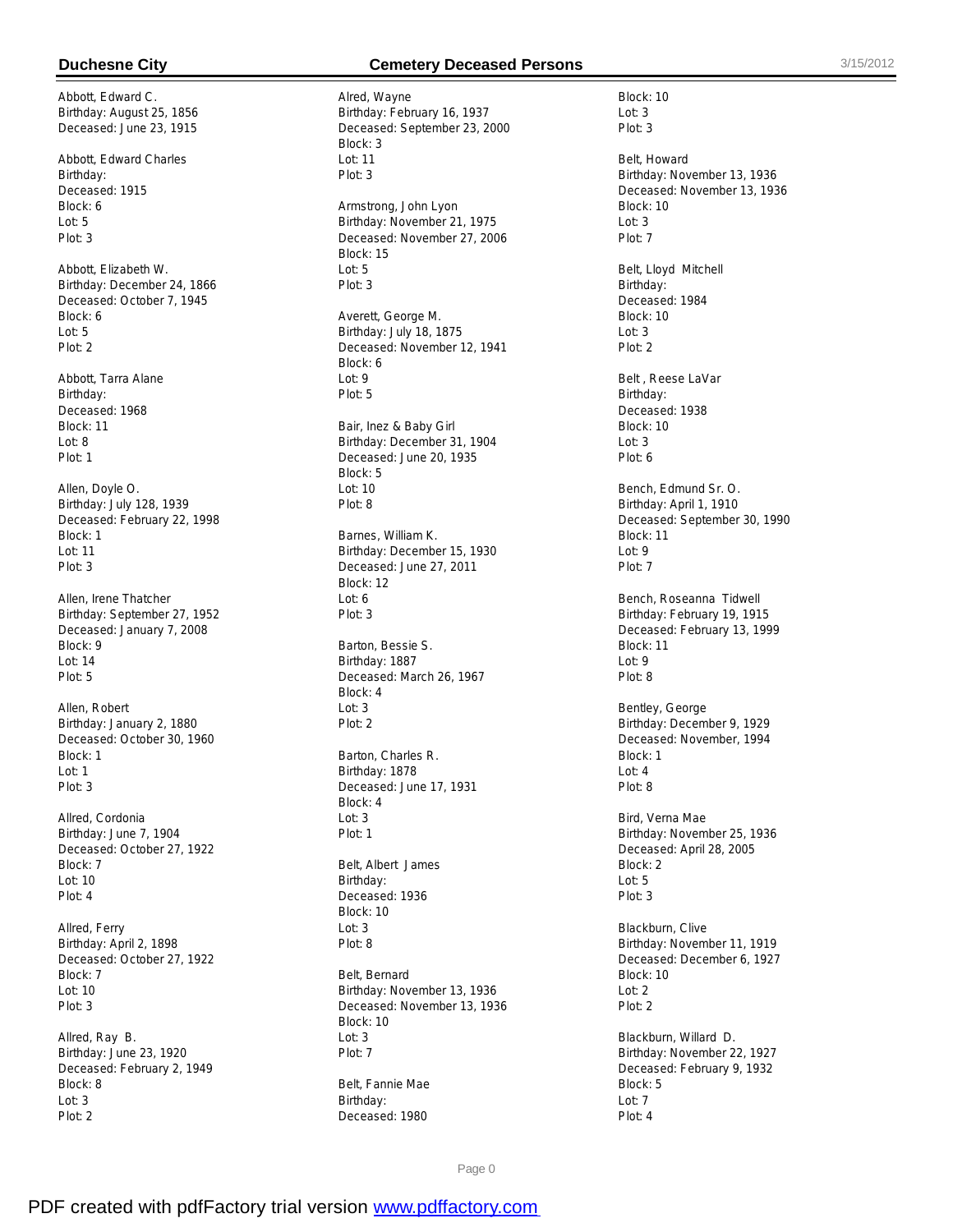Blackburn, Willard D. Birthday: November 22, 1927 Deceased: February 9, 1932

Bower, George Silas Birthday: Deceased: 1933

Bowers, George Silas Birthday: March 18, 1865 Deceased: August 9, 1933 Block: 2 Lot: 12 Plot: 1

Branson, Scott R. Birthday: August 16, 1976 Deceased: August 17, 1976 Block: 14 Lot: 12 Plot: 5

Bredenbroker, Henry Birthday: April 9, 1921 Deceased: June 13, 1996 Block: 11 Lot: 2 Plot: 3

Bredenbroker, Ruth Birthday: September 2, 1923 Deceased: July 31, 1997 Block: 11 Lot: 2 Plot: 4

Bromley, Afton Birthday: Deceased: 1996 Block: 9 Lot: 16 Plot: 3

Bromley, Vern Birthday: Deceased: 1996 Block: 9 Lot: 16 Plot: 2

Brooks, Agnes Birthday: January 21, 1900 Deceased: June 21, 1958 Block: 5 Lot: 5 Plot: 5

Brooks, Francis J. Birthday: March 19, 1894 Deceased: September 11, 1980 Block: 5 Lot: 6 Plot: 8

Brooks, Giles N. Birthday: October 22, 1860 Deceased: March 22, 1922

### **Duchesne City Cemetery Deceased Persons** 3/15/2012

Block: 5 Lot: 5 Plot: 2 Brooks, Harold Birthday: January 29, 1917 Deceased: December 6, 1936 Block: 5 Lot: 6 Plot: 4 Brooks, Mary A. Birthday: May 31, 1859 Deceased: August 4, 1928 Block: 5 Lot: 5 Plot: 3 Brown, Angus Newton Birthday: December 22, 1920 Deceased: July 23, 1951 Block: 13  $L$ ot: 3 Plot: 1 Brown, Baby Birthday: Deceased: Block: 3 Lot: 4 Plot: 2 Brown, Charles W. Birthday: December 17, 1857 Deceased: March 14, 1935 Block: 6 Lot: 2 Plot: 3 Brown, Dean W. Birthday: Deceased: 1971 Block: 3 Lot: 2 Plot: 5 Brown, Emma J. Birthday: June 23, 1857 Deceased: October 15, 1919 Block: 6 Lot: 1 Plot: 1 Brown, Eugene A. Birthday: April 22, 1885 Deceased: October 14, 1918 Block: 6 Lot: 2 Plot: 4

Buckalew, Eldridge Birthday: February 4, 1901 Deceased: December 30, 1987 Block: 10 Lot: 4 Plot: 3

Buckalew, Myrtis Hale Birthday: July 16, 1903 Deceased: October 23, 1986 Block: 10  $Int: 4$ Plot: 4 Burdick, Charles T. Birthday: Deceased: 1946 Block: 9 Lot: 8 Plot: 1 Burdick, Corbin Birthday: July 14, 2000 Deceased: May 28, 2009 Block: 8 Lot: 13 Plot: 7 Burdick, Maxine Wimmer Birthday: Deceased: Block: 9 Lot: 8 Plot: 2 Burdick, Pattie Reidhead Birthday: April 27, 1936 Deceased: August 31, 2010 Block: 8 Lot: 13 Plot: 3 Callahan, James Steele Birthday: March 11, 1932 Deceased: October 13, 2007 Block: 8  $\ln 3$ Plot: 1 Carlsen, Lanette Rae Pronovost Birthday: May 13, 1959 Deceased: March 2, 2012 Block: 5 Lot: 20 Plot: 8 Carman, Mildred Birthday: August 22, 1909 Deceased: December 2, 1981 Block: 14 Lot: 9 Plot: 1 Carmen, David Edwin Birthday: March 21, 1908 Deceased: September 16, 1967 Block: 14 Lot: 8 Plot: 4 Carter, Michael Birthday: August 23, 1965 Deceased: December 6, 1993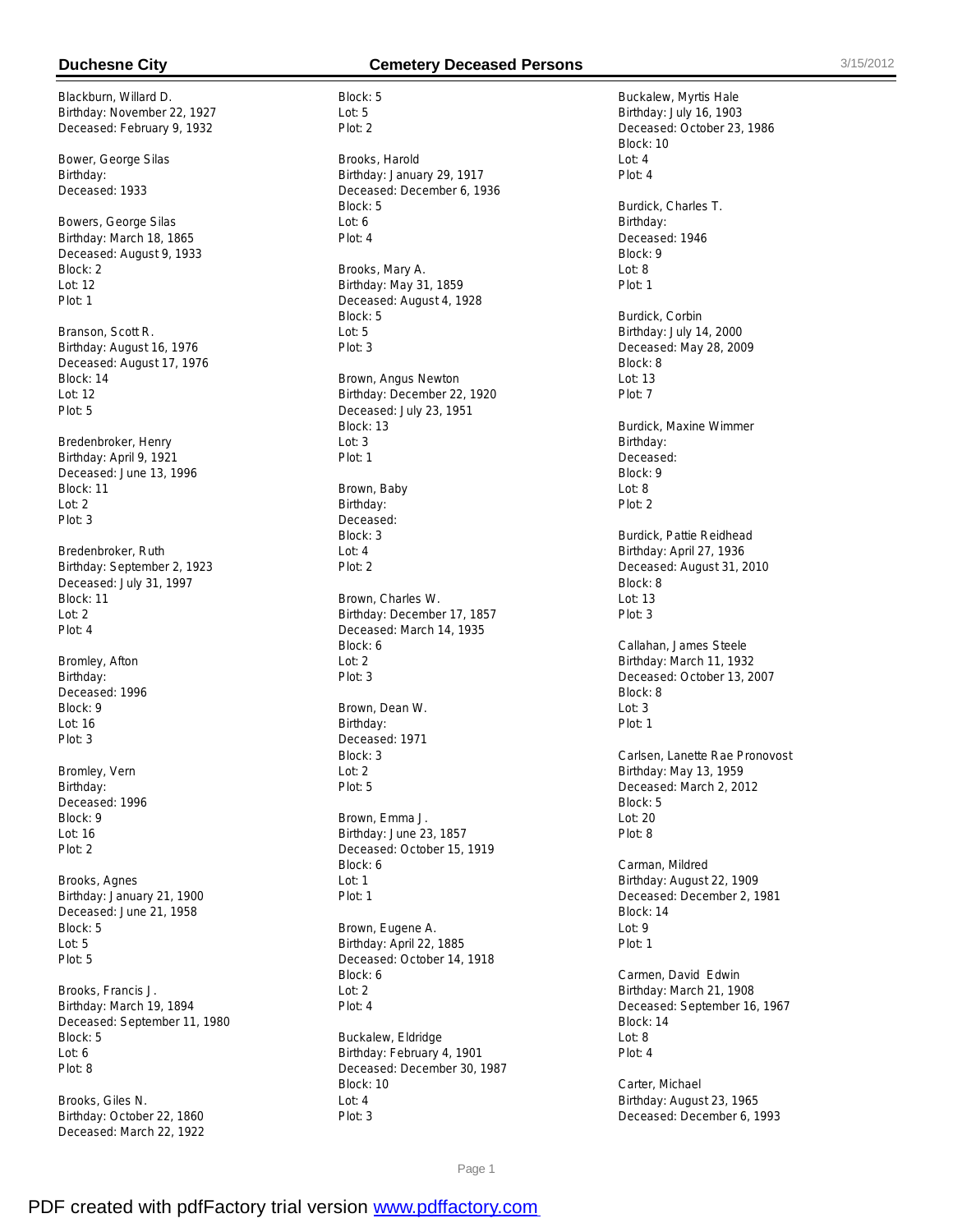Block: 14 Lot: 8 Plot: 7

Case (Nielson), Anna Birthday: June 5,1896 Deceased: November 20, 1986 Block: 4 Lot: 11 Plot: 3

Casey, Benny S. Birthday: October 23, 1947 Deceased: November 1, 1947 Block: 5 Lot: 19 Plot: 8

Casey, Chad James Birthday: October 20, 1994 Deceased: June 25, 2011 Block: 12  $Int: 10$ Plot: 5

Casey, Roy Thomas Birthday: July 17, 1942 Deceased: September 7, 2004 Block: 12 Lot: 10 Plot: 6

Casper , Clarence Wayne Birthday: Deceased: 1986 Block: 11 Lot: 8 Plot: 2

Casper, Effie Odekirk Birthday: Deceased: 1969 Block: 11 Lot: 8 Plot: 4

Casper, Ferris Birthday: March 15, 1914 Deceased: December 6, 1992 Block: 5 Lot: 5 Plot: 8

Casper, Franklin Grant Birthday: Deceased: 1979 Block: 8 Lot: 12 Plot: 5

Casper, John L. Birthday: Deceased: 1929 Block: 8 Lot: 13 Plot: 1

# **Duchesne City Cemetery Deceased Persons** 3/15/2012

Casper, Kenneth C. Birthday: Deceased: 1981 Block: 11  $Int: 8$ Plot: 8 Casper, Sarah Fitzwater Birthday: January 10, 1912 Deceased: August 24, 2008 Block: 5 Lot: 5 Plot: 7 Casper, William W. Birthday: Deceased: 1957 Block: 11 Lot: 8 Plot: 3 Caughron, Guyla Birthday: May 6, 1923 Deceased: March 7, 1979 Block: 10 Lot: 10 Plot: 1 Caughron, Samuel J. Birthday: January 20, 1920 Deceased: January 12, 1976 Block: 10 Lot: 9 Plot: 4 Charlesworth, Taynen Richardson Birthday: December 1, 1973 Deceased: July 24, 1997 Block: 9  $Int: 13$ Plot: 1 Clark, Gertrude Virginia Birthday: October 25, 1928 Deceased: January 9, 1929 Block: 8 Lot: 6 Plot: 5 Clemons, Andrew W. Birthday: August 1870 Deceased: January 1950 Block: 4 Lot: 10 Plot: 3 Cluff, Ben C.

Birthday: April 26, 1898 Deceased: February 6, 1994 Block: 8 Lot: 5 Plot: 5

Cluff, Cleonea W. Birthday: April 5, 1906 Deceased: January 8, 1940 Block: 8 Lot: 5 Plot: 6 Cluff, Floyd Birthday: May 29, 1934 Deceased: June 1, 1934 Block: 6 Lot: 3 Plot: 6 Cluff, George Birthday: April 29, 1860 Deceased: March 18, 1929 Block: 8  $L$ ot: 5 Plot: 1 Cluff, Paul Birthday: June 2, 1935 Deceased: June 2, 1935 Block: 6  $L$ ot: 3 Plot: 5 Cole, Irvin Alfred Birthday: November 12, 1906 Deceased: October 24, 1978 Block: 12 Lot: 8 Plot: 2 Cole, Leona Olsen Birthday: June 12, 1908 Deceased: June 14, 1981 Block: 12 Lot: 8 Plot: 3 Cornwell, Verna Birthday: July 27, 1934 Deceased: March 10, 2007 Block: 13 Lot: 9 Plot: 4 Coughran, Debra Marie Birthday: July 27, 1960 Deceased: March 23, 2003 Block: 15 Lot: 6 Plot: 4 Covington, Craig Birthday: Deceased: 1999 Block: 9 Lot: 14 Plot: 1 Cowan, Howard

Birthday: Deceased: 1989

Cowan, Janet Burton Birthday: March 7, 1916 Deceased: January 7, 2004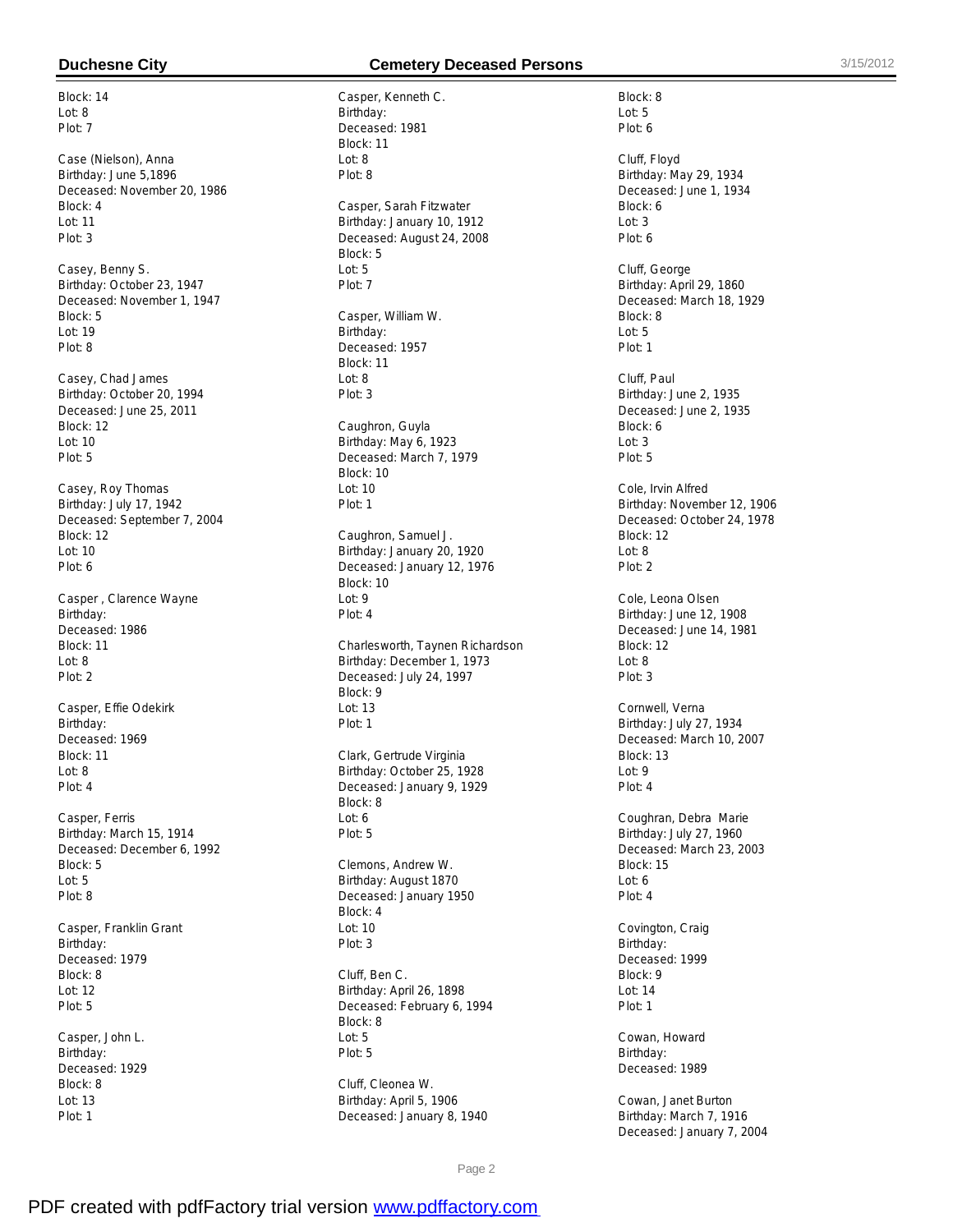Block: 11 Lot: 2 Plot: 5

Cowan, Jim R. Birthday: August 23, 1934 Deceased: February 21, 2011 Block: 7 Lot: 8 Plot: 6

Cowan, Keith Lee Birthday: May 24, 1952 Deceased: November 14, 1983 Block: 11 Lot: 2 Plot: 6

Cox, James A. Birthday: August 29, 1905 Deceased: August 27, 1959 Block: 3  $L$ ot: 5 Plot: 2

Crouse, Ernestos P. Birthday: February 26, 1867 Deceased: July 29, 1940 Block: 5 Lot: 3 Plot: 3

Crow, Robert L. Birthday: March 9, 1934 Deceased: February 20, 1975 Block: 6 Lot: 6 Plot: 5

Crow-Lee, Glenys S. Birthday: September 30, 1939 Deceased: October 18, 1991 Block: 6 Lot: 6 Plot: 6

Cummings, Nichole Marie Birthday: January 16, 1990 Deceased: July 21, 2011 Block: 8 Lot: 5 Plot: 7

Curran, Alfred R. Birthday: July 16, 1880 Deceased: June 16, 1932 Block: 6 Lot: 18 Plot: 3

Curran, John H. Birthday: November 26, 1851 Deceased: September 13, 1927 Block: 6 Lot: 18 Plot: 4

### **Duchesne City Cemetery Deceased Persons** 3/15/2012

Dabel, Leanne Wilson Birthday: March 5,1960 Deceased: April 15, 2011 Block: 1  $Ind: 8$ Plot: 2

Danner, Joseph W Birthday: June 19, 1884 Deceased: March 17, 1941 Block: 2 Lot: 10 Plot: 4

Davies, Delbert Leslie Birthday: Deceased: 1997 Block: 12 Lot: 5 Plot: 3

Davies, John R Birthday: March 30,1925 Deceased: December 30,2008 Block: 9 Lot: 14 Plot: 6

Davis, Claud Birthday: August 11, 1918 Deceased: August 24, 1918 Block: 7 Lot: 3 Plot: 7

Davis, Darrel M. Birthday: November 28, 1924 Deceased: December 19, 1924 Block: 7  $\ln 3$ Plot: 5

Davis, Eugene Birthday: 1919 Deceased: March 12, 2003 Block: 12 Lot: 1 Plot: 6

Davis, George W. Birthday: March 31, 1920 Deceased: May 11, 1920 Block: 7 Lot: 3 Plot: 6

Davis, Spencer Birthday: Deceased: 1944

Davis, Zelma Birthday: February 15, 1919 Deceased: October 16, 2005 Block: 12 Lot: 1 Plot: 7

Day, Phyllis Birthday: January 29, 1913 Deceased: August 19, 2000 Block: 8  $Int: 3$ Plot: 6

Day, Woodrow Birthday: December 11, 1912 Deceased: December 31, 1984 Block: 8 Lot: 3 Plot: 5

DeBoer, Donald Birthday: August 21, 1924 Deceased: November 17, 2010 Block: 5 Lot: 9 Plot: 2

DeBoer, Valear Birthday: January 24, 1919 Deceased: July 23, 2001 Block: 5 Lot: 9 Plot: 3

Despain, Aaron G. Birthday: April 4, 1884 Deceased: July 28, 1939 Block: 4 Lot: 4 Plot: 1

Despain, Baby Girl Birthday: Deceased: November 21, 1953 Block: 4  $Ind: 4$ Plot: 5

Despain, Bernell J. Birthday: June 26, 1924 Deceased: September 16, 1983 Block: 4 Lot: 4 Plot: 6

Despain, Sarah T. Birthday: Deceased: 1966

Dickerson, Charles I. Birthday: 1869 Deceased: 1945 Block: 7 Lot: 6 Plot: 1

Dickerson, Lutesia A. Birthday: March 10, 1848 Deceased: October 28, 1923 Block: 7 Lot: 6 Plot: 3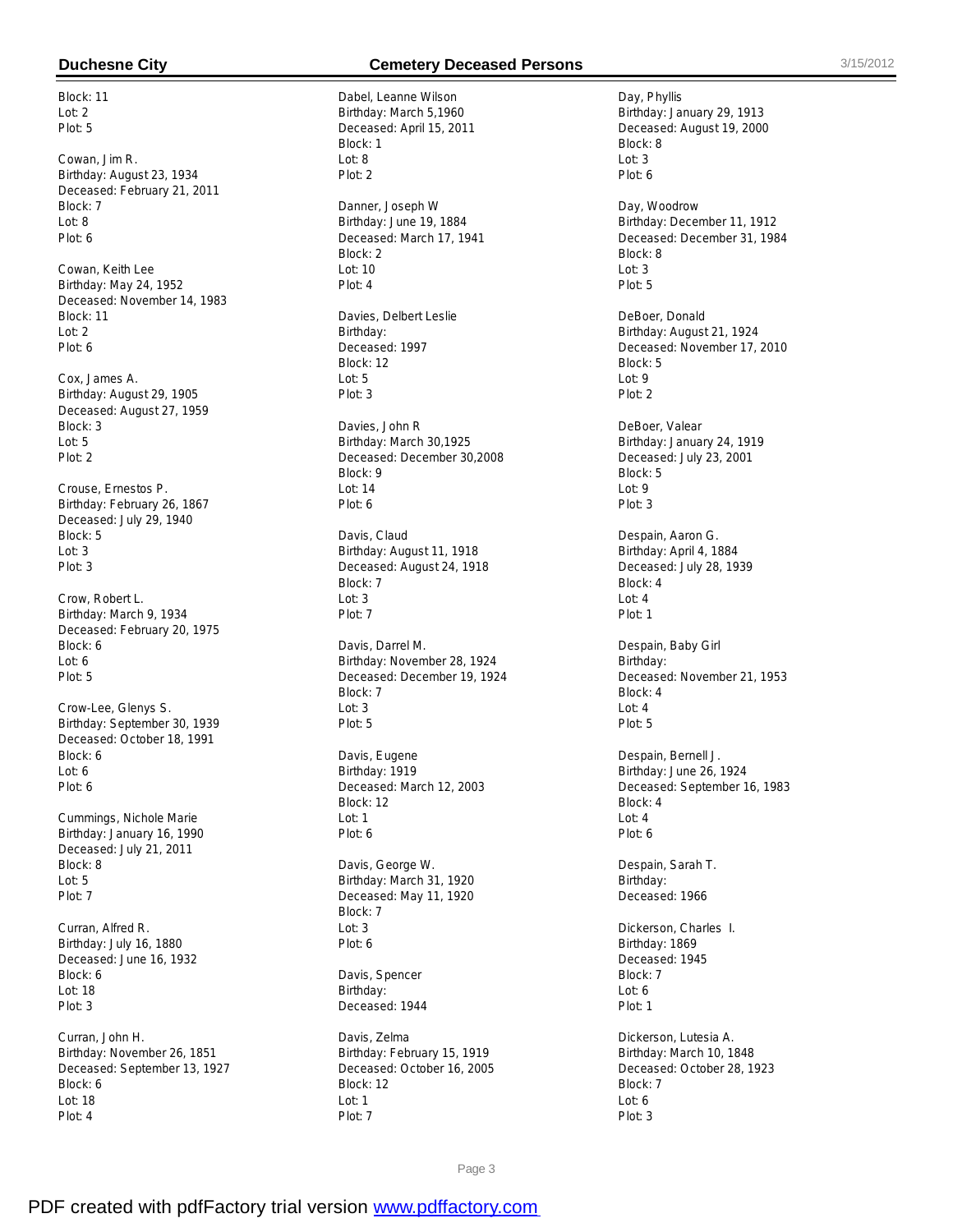Dickerson, Mary E. Birthday: 1871 Deceased: 1927 Block: 7  $Int: A$ Plot: 2

Dorrity, Elizabeth A. Birthday: January 17, 1953 Deceased: May 8, 1975 Block: 13 Lot: 3 Plot: 4

Eggers, Maynard H. Birthday: March 9, 1934 Deceased: March 14, 1990 Block: 12 Lot: 4 Plot: 3

Eliason, James I. Birthday: March 8, 1926 Deceased: August 2, 1984 Block: 14 Lot: 1 Plot: 3

Eliason, James L. Birthday: Deceased: 1984

Eliason, James Milton Birthday: May 16, 1914 Deceased: August 21, 1979 Block: 14 Lot: 10 Plot: 7

Eliason, John LeRoy Birthday: April 16, 1903 Deceased: April 17, 1977 Block: 14 Lot: 10 Plot: 5

Eliason, Mary Birthday: October 11, 1906 Deceased: September 30, 2001 Block: 14 Lot: 10 Plot: 6

Eliason, Otto D. Birthday: July 8, 1905 Deceased: August 2, 1967 Block: 14 Lot: 10 Plot: 8

Evans, Emmett C. Birthday: April 19, 1937 Deceased: October 20, 2006 Block: 1 Lot: 11 Plot: 5

### **Duchesne City Cemetery Deceased Persons** 3/15/2012

Fairbanks, Joseph Birthday: October 23, 1923 Deceased: October 23, 1923 Block: 5  $Int: 12$ Plot: 4 Fairbanks, Laura M. Birthday: September 29, 1883 Deceased: February 20, 1956 Block: 5 Lot: 12 Plot: 2 Fairbanks, Wilder Birthday: March 6, 1881 Deceased: October 26, 1951 Block: 5 Lot: 12 Plot: 1 Farley, Marion Grant Birthday: 1940 Deceased: April 7, 1990 Block: 6 Lot: 9 Plot: 8 Farnsworth, John Keith Birthday: January 23, 1931 Deceased: November 11, 1970 Block: 7 Lot: 10 Plot: 1 Fausett, Lewis Birthday: 1888 Deceased: 1949 Block: 8  $L$ nt: 8 Plot: 8 Fausett, Lewis Earl Birthday: October 21, 1911 Deceased: February 26, 1992 Block: 8 Lot: 8 Plot: 1 Fausett, Vera M Birthday: October 16, 1914 Deceased: February 29, 1988 Block: 8 Lot: 8 Plot: 2 Fausett, Wayne L. Birthday: September 26, 1939 Deceased: September 18, 1947 Block: 8 Lot: 8 Plot: 5

Feller, Allen J. Birthday: 1864 Deceased: 1930

Block: 4 Lot: 10 Plot: 1

Feller, Nellie B. Birthday: 1864 Deceased: 1949 Block: 4 Lot: 10 Plot: 2

Fenstermaker, Jay E. Birthday: October 20, 1933 Deceased: January 29, 1935 Block: 3 Lot: 4 Plot: 3

Ficarra, Leonard P. Sr. Birthday: August 30, 1938 Deceased: February 21, 2002 Block: 15  $Int: 6$ Plot: 4

Fitzwater, Norman J. Birthday: March 22, 1922 Deceased: March 28, 1922 Block: 7 Lot: 8 Plot: 4

Flesher, Lillian N. Birthday: November 12, 1925 Deceased: February 26,2007 Block: 4 Lot: 11 Plot: 4

Flores, Thomas Anthony Birthday: March 1, 1992 Deceased: January 14, 2005 Block: 12 Lot: 7 Plot: 4

Ford, Glenn Birthday: September 15, 1915 Deceased: October 30, 1915 Block: 6 Lot: 1 Plot: 4

Fox, Alice Birthday: 1914 Deceased: October 5, 2006 Block: 11 Lot: 5 Plot: 5

Fox, Harry Birthday: August 19, 1871 Deceased: August 28, 1931 Block: 6 Lot: 4 Plot: 4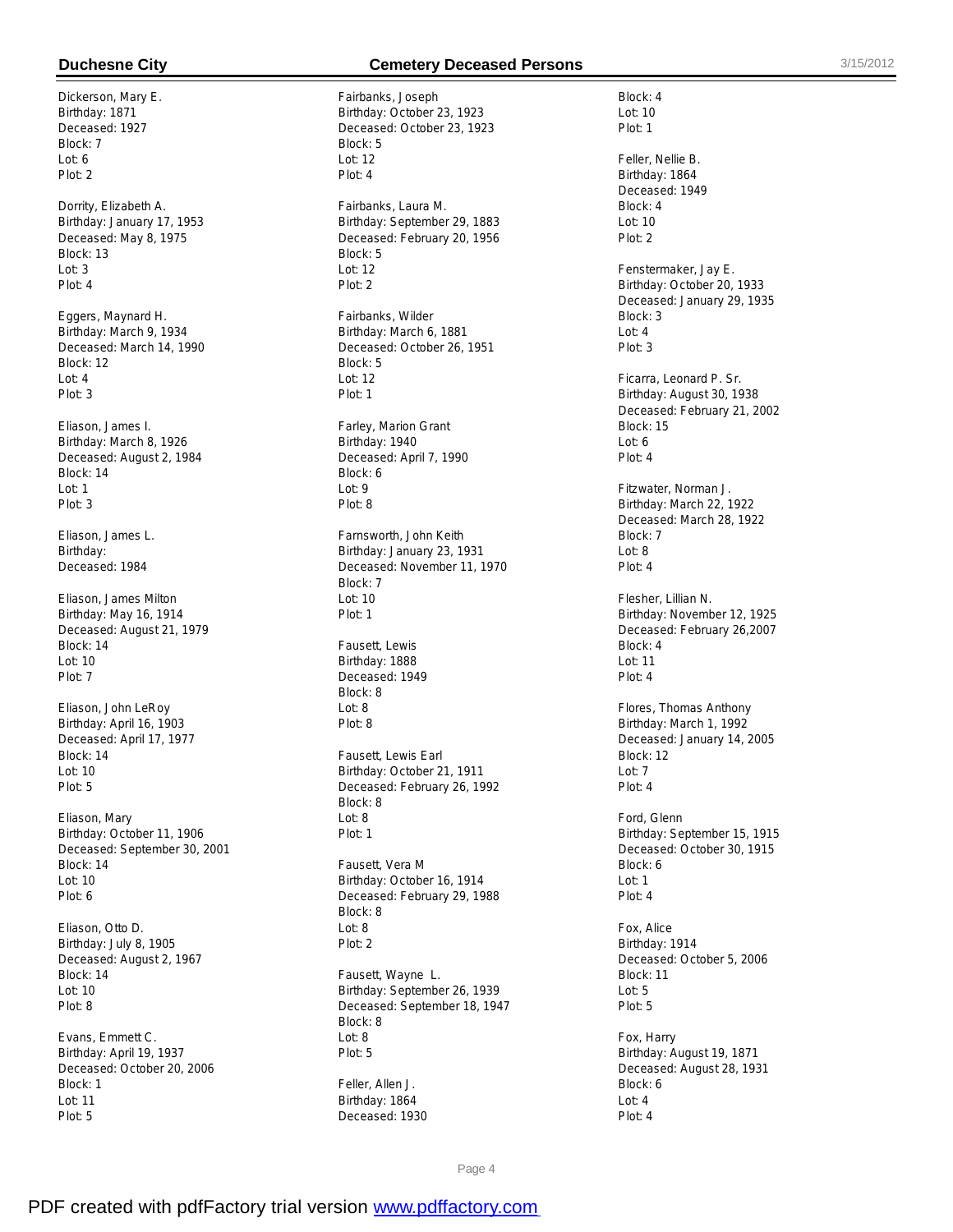Foy, Arabella Wilkin Birthday: Deceased: 1918 Block: 5 Lot: 16 Plot: 3

Foy, Kenna A. Birthday: Deceased: 1998 Block: 6 Lot: 4 Plot: 8

Foy, Ottillia Shepard Birthday: Deceased: 1979 Block: 5 Lot: 16 Plot: 1

Foy, Rosannah Carroll Birthday: September 25, 1869 Deceased: November 14, 1957 Block: 5 Lot: 16 Plot: 6

Foy, William Clarence Birthday: Deceased: 1968 Block: 5 Lot: 16 Plot: 2

Foy, William Erastus Birthday: January 2, 1866 Deceased: May 16, 1957 Block: 5 Lot: 16 Plot: 5

Gambee, Lloyd O. Birthday: May 13, 1892 Deceased: June 29, 1931 Block: 3 Lot: 12 Plot: 1

Gardner, Raymond Birthday: March 4, 1934 Deceased: May 12, 1934 Block: 8 Lot: 9 Plot: 8

Gee, Joseph Birthday: April 26, 1871 Deceased: June 12, 1932 Block: 3 Lot: 2 Plot: 4

Getchell, Alan John Birthday: December 2, 1967 Deceased: September 27, 1992

### **Duchesne City Cemetery Deceased Persons** 3/15/2012

Block: 2 Lot: 6 Plot: 4 Getchell, Eugene Birthday: April 4, 1927 Deceased: May 5, 2000 Block: 2 Lot: 6 Plot: 2 Getchell, Marvin Birthday: April 21, 1905 Deceased: May 11, 1997 Block: 2 Lot: 6 Plot: 1 Gonzales, Patrick Birthday: April 19, 1979 Deceased: May 22, 2010 Block: 8 Lot: 11 Plot: 5 Goodrich, Lyle Birthday: Deceased: 1940 Block: 9 Lot: 4 Plot: 5 Gourdin, Gustave S Birthday: September 14, 1898 Deceased: August 25, 1970 Block: 2 Lot: 10 Plot: 1 Grant, Gregory D. Birthday: Deceased: 1978 Block: 7 Lot: 14 Plot: 8 Grant, James Birthday: November 30, 1857 Deceased: June 10, 1927 Block: 10 Lot: 1 Plot: 3 Grant, James D. Birthday: Deceased: April 2, 2003 Block: 10 Lot: 2 Plot: 3

Grant, James Parry Birthday: Deceased: 1986

Grant, Morna Merkley Birthday: March 24, 1928 Deceased: September 3, 2010

Block: 7 Lot: 14 Plot: 2 Grant, Susan E. Birthday: August 15, 1865 Deceased: June 17, 1956 Block: 10 Lot: 1 Plot: 4 Grave, Unknown Birthday: Deceased: Grave, Unknown Birthday: Deceased: Hadden, Alfreda L. Birthday: July 22, 1922 Deceased: December 20, 1974 Block: 3 Lot: 7 Plot: 4 Hadden, Annie Birthday: August 10, 1859 Deceased: January 9, 1929 Block: 8 Lot: 7 Plot: 5 Hadden, Bulah Birthday: June 14, 1914 Deceased: November 29, 1916 Block: 11 Lot: 10 Plot: 3 Hadden, Dean Birthday: November 22, 1898 Deceased: May 17, 1992 Block: 8  $L$ nt: 7 Plot: 1 Hadden, Hazel Ana Birthday: March 5, 1923 Deceased: March 5, 1923 Block: 11 Lot: 10 Plot: 7 Hadden, Ivan Birthday: December 20, 1918 Deceased: December 13, 1998 Block: 3 Lot: 7 Plot: 3 Hadden, Jane H. Birthday: January 31, 1894 Deceased: September 17, 1973 Block: 3  $Int: 7$ Plot: 2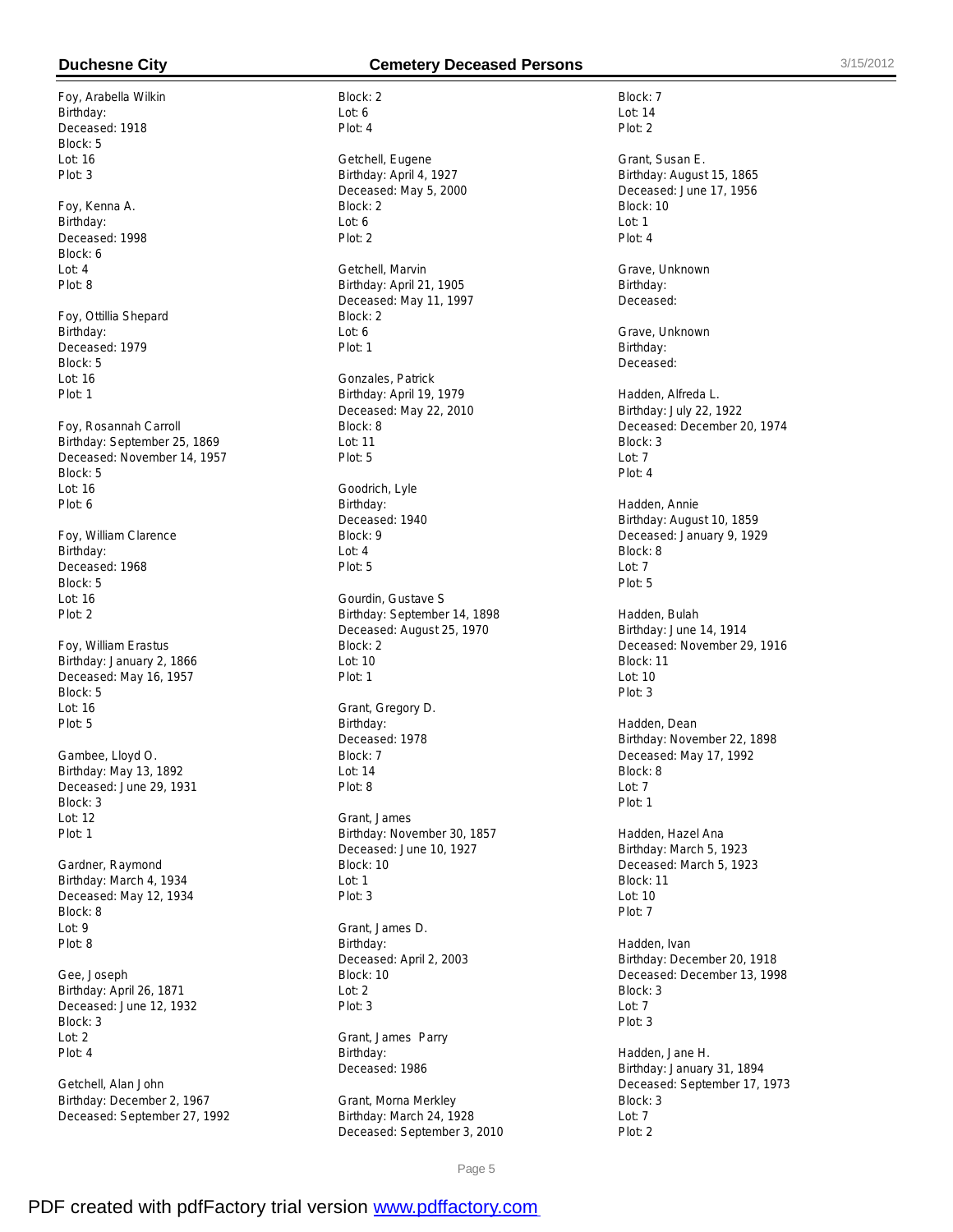Hadden, Jessica Birthday: March 5, 1923 Deceased: March 5, 1923 Block: 11  $Int: 10$ Plot: 7

Hadden, Norma Larsen Birthday: December 13, 1934 Deceased: July 24, 2010 Block: 8 Lot: 9 Plot: 8

Hadden, Rowena Birthday: October 20, 1900 Deceased: December 17, 1971 Block: 8 Lot: 7 Plot: 2

Hadden, William Birthday: March 11, 1849 Deceased: May 26, 1936 Block: 8 Lot: 7 Plot: 6

Hadden, William J Birthday: March 6, 1892 Deceased: April 24, 1960 Block: 3 Lot: 7 Plot: 1

Hahn, Merle Casper Birthday: Deceased: 1965 Block: 11  $Int: 8$ Plot: 7

Hale, Frank B. Birthday: March 27, 1877 Deceased: May 6, 1940 Block: 10 Lot: 8 Plot: 1

Hale , Grace Robinson Birthday: August 25, 1881 Deceased: May 17, 1971 Block: 10 Lot: 8 Plot: 2

Hall, Sara M Birthday: January 10, 1890 Deceased: 1914 Block: 6 Lot: 13 Plot: 2

Halstead, Ralph Birthday: December 29, 1909 Deceased: January 26, 1989

## **Duchesne City Cemetery Deceased Persons** 3/15/2012

Block: 10 Lot: 9 Plot: 2

Halstead, Thelda Birthday: February 7, 1914 Deceased: April 23, 2002 Block: 10 Lot: 9 Plot: 3

Hamilton, Helen Birthday: December 13, 1917 Deceased: July 16, 2008 Block: 11 Lot: 5 Plot: 6

Hamilton, Kay Albert Birthday: November 11, 1912 Deceased: August 24, 2008 Block: 11  $L$ ot: 5 Plot: 7

Hancock, Lavina Helen Birthday: April 16, 1936 Deceased: August 12, 2009 Block: 1 Lot: 3 Plot: 7

Hansen, Dona Rose Birthday: May 17, 1927 Deceased: September 23, 2010 Block: 6 Lot: 5 Plot: 8

Hansen, Raynold Birthday: November 9, 1922 Deceased: November 28, 1993 Block: 6 Lot: 5 Plot: 7

Harris, Glenn Abe Birthday: March 22, 1875 Deceased: August 6, 1950 Block: 5 Lot: 19 Plot: 1

Harris, Ruth P. Birthday: 1907 Deceased: Block: 5 Lot: 19 Plot: 2

Hartman, Carl Birthday: Deceased: 2004

Hartman, Carl H. Birthday: October 9, 1924 Deceased: July 11, 2004

Block: 11 Lot: 2 Plot: 2 Hatch, Carrie M Birthday: September 21, 1895 Deceased: February 20, 1972 Block: 2 Lot: 9 Plot: 2 Hatch, James H Birthday: January 20, 1896 Deceased: March 28, 1962 Block: 2 Lot: 9

Hayes, Dennison Birthday: March 23.1911 Deceased: January 30.1932 Block: 5 Lot: 11 Plot: 2

Plot: 1

Hayes, Ellis Birthday: March 9, 1913 Deceased: August 8, 1932 Block: 5 Lot: 11 Plot: 3

Hayes, Isabella Birthday: November 3, 1915 Deceased: Decmeber 4, 1991 Block: 13 Lot: 13 Plot: 8

Hayes, Leora May Birthday: Decmeber 13, 1935 Deceased: January 18, 1936 Block: 13 Lot: 13 Plot: 6

Hayes, Mary Ellen Ormond Birthday: Deceased: 1954 Block: 5 Lot: 11 Plot: 1

Hayes, Walter W. Birthday: August 6, 1879 Deceased: May 21, 1971 Block: 5 Lot: 10 Plot: 4

Hayes, William Birthday: Ocotber 19, 1908 Deceased: November 7, 1986 Block: 13 Lot: 13 Plot: 7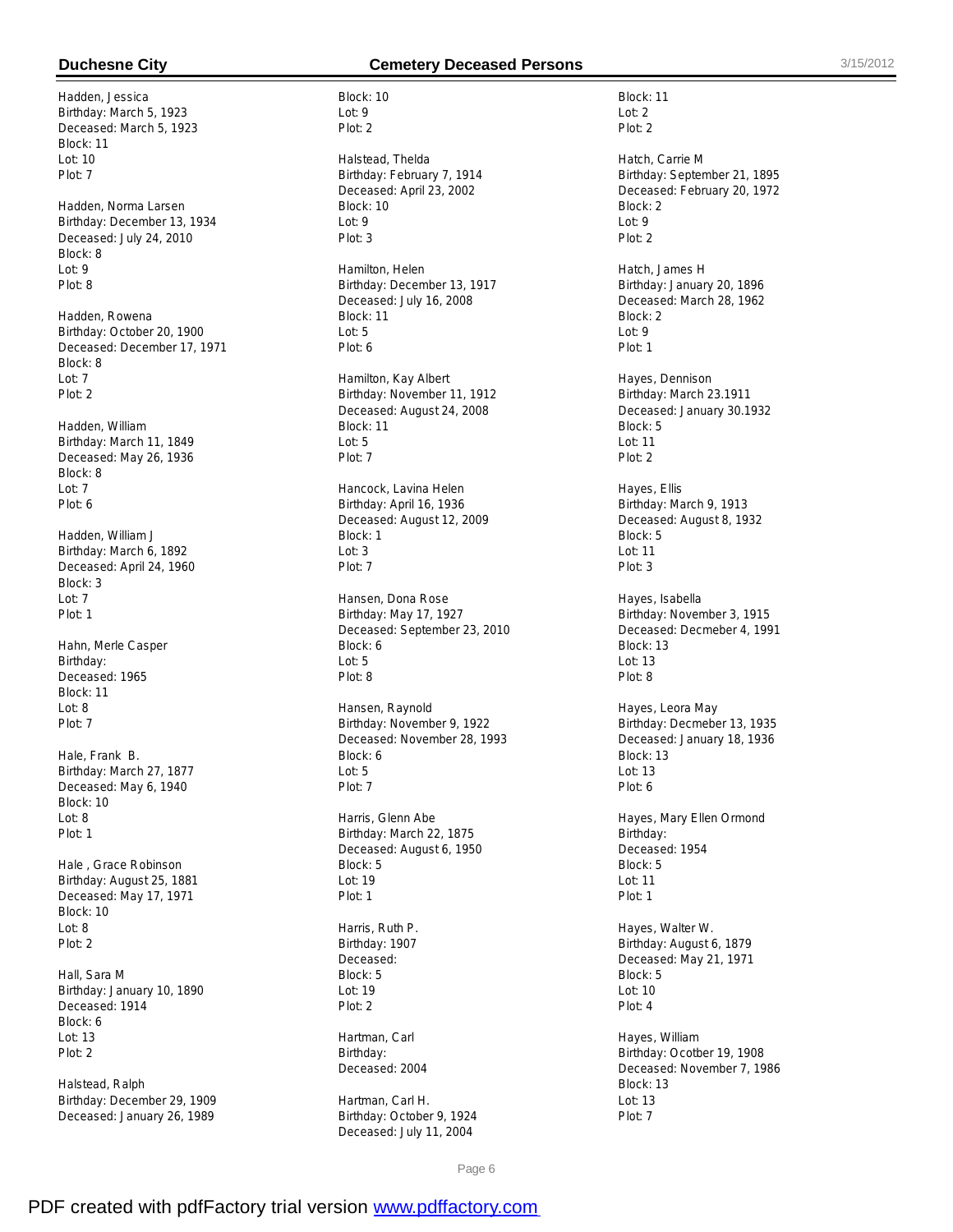Herrera, E. Larae Hill Birthday: February 13, 1938 Deceased: March 13, 1994 Block: 10  $L$ ot: 5 Plot: 6

Herrera, Jose Lorenzo Birthday: Deceased: 1979

Herrera, Nelson Birthday: March 18, 1928 Deceased: October 19,2011 Block: 10 Lot: 5 Plot: 5

Herrera, Pauline Birthday: Deceased: 2001

Herrick, Jackman Birthday: September 7, 1873 Deceased: August 21, 1934 Block: 2 Lot: 11 Plot: 4

Hill, Nelda Birthday: 1917 Deceased: August 10, 1988 Block: 10 Lot: 5 Plot: 2

Hill, Ruford W. Birthday: Deceased: 1963 Block: 10 Lot: 5 Plot: 1

Holgate, Aroetta H. Birthday: November 24, 1864 Deceased: December 27, 1954 Block: 6 Lot: 14 Plot: 6

Holgate, Arthur G. Birthday: October 8, 1897 Deceased: May 1, 1914 Block: 6 Lot: 14 Plot: 2

Holgate, John H. Birthday: 1856 Deceased: 1935 Block: 6 Lot: 14 Plot: 3

Holgate, William V. Birthday: 1902 Deceased: April 30, 1937

# **Duchesne City Cemetery Deceased Persons** 3/15/2012

Block: 6 Lot: 14 Plot: 7

Hollenbeck, Conrad B Birthday: March 6, 1932 Deceased: October 13, 1988 Block: 3 Lot: 1 Plot: 4

Hollenbeck, Emilena J. Birthday: July 3, 1860 Deceased: April 23, 1938 Block: 3 Lot: 1 Plot: 5

Hollenbeck, Guy J. Birthday: August 28, 1894 Deceased: October 23, 1935 Block: 3 Lot: 1 Plot: 1

Hollenbeck, LeRoy A. Birthday: July 17, 1856 Deceased: December 19, 1950 Block: 3 Lot: 1 Plot: 6

Hollenbeck, Milton J. Birthday: February 1, 1926 Deceased: December 1, 1968 Block: 3 Lot: 1 Plot: 3

Hood, Permelia A. Birthday: May 9, 1853 Deceased: December 27, 1936 Block: 5 Lot: 18 Plot: 3

Huey, Mary Mortensen Birthday: January 20, 1919 Deceased: February 11, 1983 Block: 13 Lot: 1 Plot: 6

Huey, Stephen G. Birthday: August 19, 1917 Deceased: December 29, 1974 Block: 13 Lot: 1 Plot: 5

Huff, Mattie Nielsen Birthday: September 23, 1913 Deceased: March 19, 1992 Block: 8 Lot: 4 Plot: 1

Huffty, Barbara Louise Birthday: May 3, 1917 Deceased: February 4, 2000 Block: 14  $Int: 8$ Plot: 2 Huffty, James Elmer Birthday: September 26, 1924 Deceased: December 24, 1981 Block: 14 Lot: 8 Plot: 1 Hummel, Brandy & Candy Birthday: May 14, 1994 Deceased: May 14, 1994 Block: 5 Lot: 9 Plot: 4 Hunter, Marcy U. Birthday: February 28, 1969 Deceased: August 22, 1970 Block: 4 Lot: 8 Plot: 4 Hymas, Vicki Lee Birthday: July 20, 1965 Deceased: April 8, 2010 Block: 6 Lot: 5 Plot: 1 Infant, Birthday: Deceased: Block: 6  $Int: 13$ Plot: 3 Jarvis, Asher M. Birthday: 2005 Deceased: 2005 Block: 9 Lot: 11 Plot: 5 Johansen, Andrea Birthday: March 20, 1980 Deceased: February 13, 1996 Block: 7 Lot: 3 Plot: 3 Johnson, Illa Birthday: April 4, 1917 Deceased: May 8, 1917 Block: 6 Lot: 8 Plot: 1

Jolley, Maria Vaughn Birthday: October 29, 1884 Deceased: December 23, 1915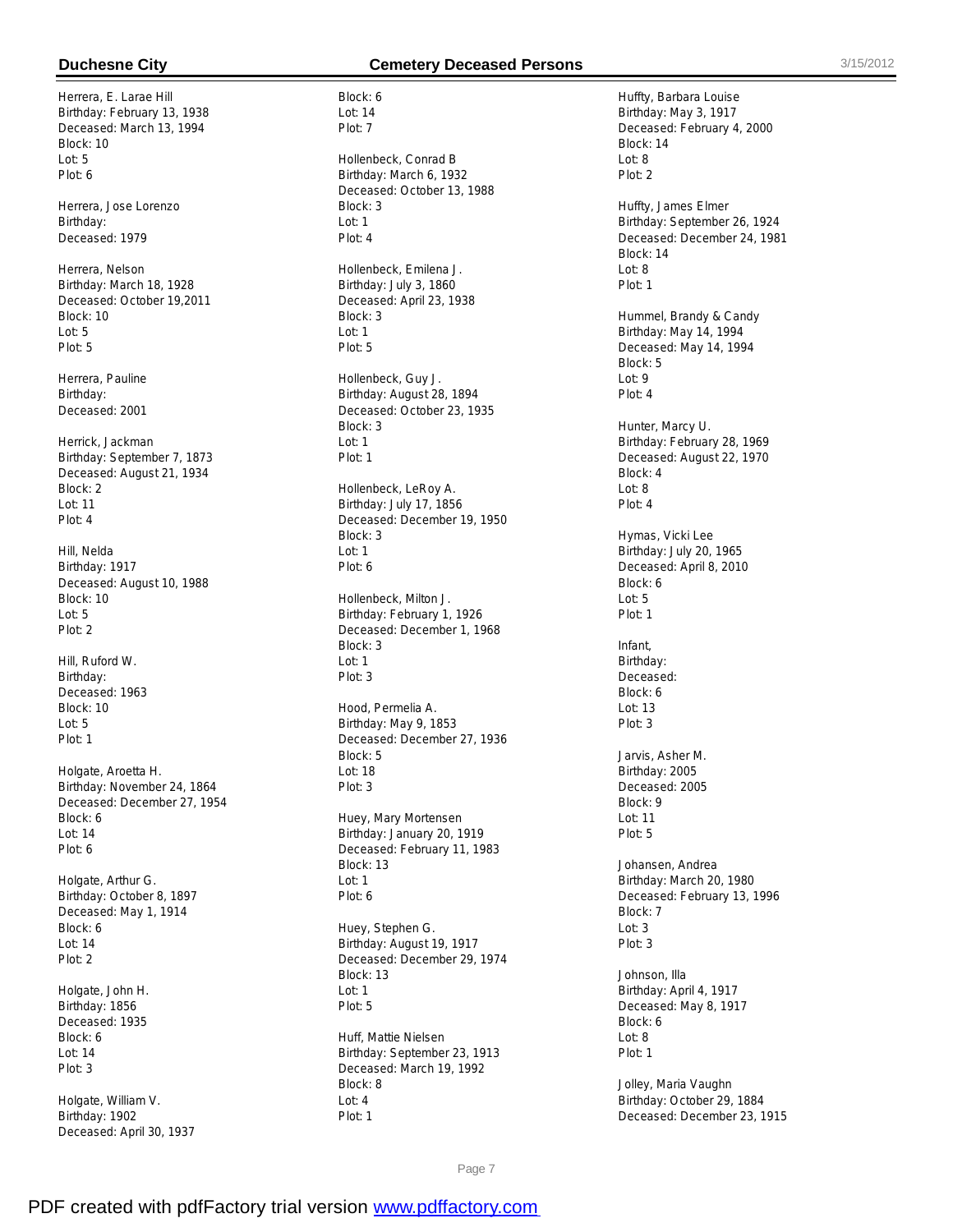Block: 6  $Int: 4$ Plot: 1

Jones, Barbara D Birthday: October 20, 1856 Deceased: November 14, 1935 Block: 2 Lot: 10 Plot: 3

Jones, Jennie H. Birthday: May 16, 1896 Deceased: September 9, 1965 Block: 7 Lot: 5 Plot: 2

Jones, John R. Birthday: January 19, 1885 Deceased: February 22, 1950 Block: 7  $L$ ot: 5 Plot: 3

Jones, Lewis Birthday: May 20, 1890 Deceased: April 6, 1968 Block: 2 Lot: 10 Plot: 2

Jones, Nellie H Birthday: September 28, 1887 Deceased: June 19, 1972 Block: 2 Lot: 10 Plot: 7

Jones, Simon E. Birthday: October 6, 1872 Deceased: October 24, 1947 Block: 8 Lot: 11 Plot: 1

Jones, Titus Birthday: May 5, 1892 Deceased: June 8, 1965 Block: 2 Lot: 10 Plot: 6

Jordan, Earl Birthday: January 30, 1905 Deceased: November 26, 1975 Block: 2 Lot: 2 Plot: 1

Jordan, LaFae Birthday: December 8, 1940 Deceased: December 8, 1940 Block: 2 Lot: 2 Plot: 4

### **Duchesne City Cemetery Deceased Persons** 3/15/2012

Jordan, Shana E. Birthday: December 1, 1944 Deceased: September 16, 1955 Block: 2  $Int: 2$ Plot: 3 Jordan, Violet B. Birthday: September 5, 1914 Deceased: November 22, 2005 Block: 2 Lot: 2 Plot: 2 Judd, Calvert Birthday: June 11, 1917 Deceased: November 11, 1918 Block: 5 Lot: 15 Plot: 7 Judd, Vera Birthday: September 24, 1896 Deceased: October 22, 1987 Block: 5 Lot: 15 Plot: 6 Kane, Glen B. Birthday: June 23, 1927 Deceased: December 28, 1928 Block: 9 Lot: 2 Plot: 8 Keeton, Billie Jean Birthday: Janaury 14, 1931 Deceased: October 1, 2001 Block: 5  $Int: 13$ Plot: 2 Keeton, William (Bill) H. Birthday: January 8, 1927 Deceased: July 14, 1977 Block: 5 Lot: 13 Plot: 1 Kielbasa, Calvin Birthday: November 25, 1941 Deceased: April 1, 1998 Block: 2 Lot: 7 Plot: 2 Kielbasa, Christopher Birthday: September 24, 1966 Deceased: May 4, 1985

Block: 2 Lot: 7 Plot: 4

Kielbasa, Edward Birthday: August 15, 1912 Deceased: July 15, 1978

Block: 14 Lot: 11 Plot: 8

Kielbasa, Marie Birthday: Deceased: 2004

Kielbasa, Marie Hadden Birthday: March 10, 1917 Deceased: August 7, 2004 Block: 3 Lot: 7 Plot: 5

Killian, Larry Birthday: August 6, 1928 Deceased: August 19, 1928 Block: 7 Lot: 11 Plot: 7

Killian, Lela Bernice Birthday: June 15, 1934 Deceased: August 3, 2007 Block: 7 Lot: 2 Plot: 8

Killian, Merle Wright Birthday: July 31, 1906 Deceased: November 29, 1996 Block: 7  $Ind: 2$ Plot: 6

Killian, Stillborn Female Birthday: Deceased: November 5, 1932 Block: 7 Lot: 11 Plot: 5

Killian, Twin Boys Birthday: June 7, 1935 Deceased: June 7, 1935 Block: 7 Lot: 11 Plot: 5

Killian, Van C. Birthday: October 18, 1900 Deceased: January 29, 1993 Block: 7  $Int: 2$ Plot: 5

Killian, Van Wright Birthday: November 12, 1926 Deceased: March 18, 1995 Block: 7 Lot: 2 Plot: 7

King, Lucinda "Cindy" Birthday: May 21, 1959 Deceased: November 1, 2011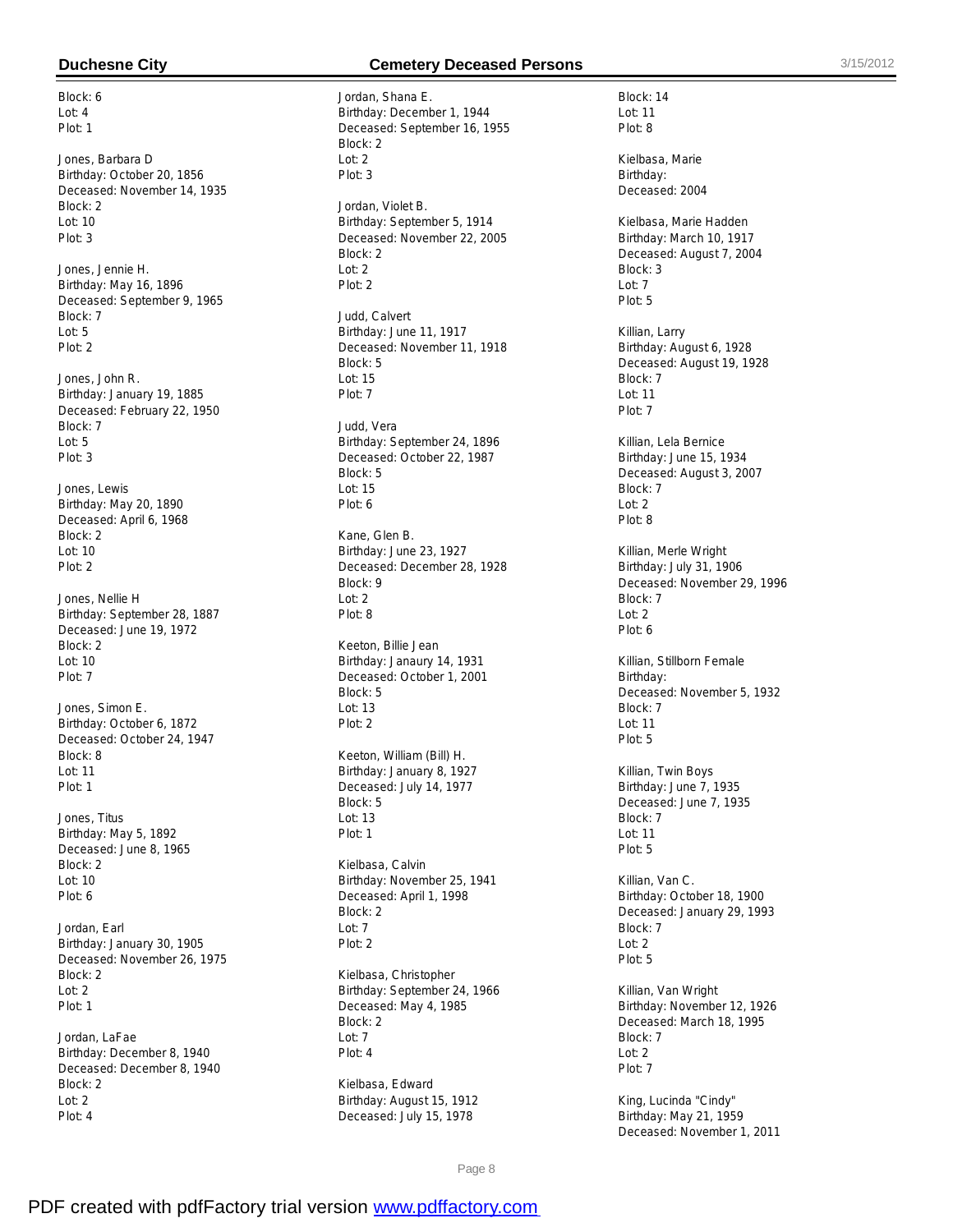Block: 10 Lot: 5 Plot: 3

Knox, Henry R. Birthday: February 5, 1887 Deceased: October 23, 1963 Block: 5 Lot: 20 Plot: 2

Koch, Jack E. Birthday: April 3, 1927 Deceased: April 7, 1927 Block: 8 Lot: 2 Plot: 1

Kofford, Cecil Leonard Birthday: Deceased: 1962 Block: 9  $L$ ot: 5 Plot: 1

Kofford , Ruth Snow Birthday: Deceased: 1996 Block: 9 Lot: 5 Plot: 2

Kralicek, Alfay Birthday: Deceased: February 7, 2008 Block: 9 Lot: 14 Plot: 3

Lance, Artie Birthday: Deceased: 1923 Block: 5 Lot: 13 Plot: 4

Lance, Dortha Birthday: August 28, 1921 Deceased: August 28, 1921 Block: 5 Lot: 15 Plot: 3

Lance, Gale A. Birthday: October 5, 1911 Deceased: April 21, 1972 Block: 5 Lot: 14 Plot: 2

Lance, Ila Birthday: February 9, 1918 Deceased: July 16, 1918 Block: 5 Lot: 15 Plot: 3

# **Duchesne City Cemetery Deceased Persons** 3/15/2012

Lance, Mary T. Birthday: August 16, 1914 Deceased: June 17, 1978 Block: 5  $Int: 14$ Plot: 3 Lance, Myron E. Birthday: July 25, 1878 Deceased: May 6, 1930 Block: 5 Lot: 14 Plot: 1 Landers, Jackie Birthday: December 12, 1970 Deceased: September 13, 1984 Block: 8 Lot: 2 Plot: 2 Lankford, JoAnn Birthday: January 3, 1935 Deceased: November 30, 1999 Block: 1 Lot: 10 Plot: 7 Lankford, Robert D. Birthday: April 6, 1928 Deceased: November 27, 2006 Block: 1 Lot: 10 Plot: 8 Larsen, El Ray D. Birthday: 1893 Deceased: 1952 Block: 4  $L$ nt: 6 Plot: 3 Larsen, Patience D. Birthday: 1900 Deceased: 1953 Block: 4 Lot: 6 Plot: 4 Larson, Gary Birthday: September 6, 1935 Deceased: December 1, 1984 Block: 13 Lot: 5 Plot: 7 Leach, Mae Belle Birthday: Deceased: Block: 9 Lot: 6 Plot: 5 Leavitt, Gerald (Jerry) K. Birthday: August 19, 1943 Deceased: May 1, 2006

Block: 15 Lot: 5 Plot: 7 Lee, Don Birthday: Deceased: Block: 7 Lot: 14 Plot: 6 Lee (Grant), Zella Vilate Birthday: September 6, 1908 Deceased: May 12, 1998 Block: 10 Lot: 1 Plot: 2 Lefler, Dixie Mae Birthday: October 1, 1933 Deceased: December 20, 1980 Block: 10  $Int: 3$ Plot: 4 Lefler, Michelle Johnson Birthday: May 23, 1972 Deceased: February 8, 1999 Block: 1 Lot: 10 Plot: 4 Lefler, Michelle Johnson Birthday: Deceased: 1999 Lewis, Max T. Birthday: September 11, 1913 Deceased: Janaury 6, 1956 Block: 10 Lot: 7 Plot: 1 Lewis, William Lloyd Birthday: November 9, 1940 Deceased: July 25, 1998 Block: 10 Lot: 7 Plot: 3 Long, Luzernia A. Birthday: April 29, 1854 Deceased: March 11, 1937 Block: 9  $Int: 2$ Plot: 7 Long, William H. Birthday: February 2, 1860 Deceased: November 27, 1936 Block: 9 Lot: 2 Plot: 6 Lott, Charles Vaughn

Birthday: September 16, 1904 Deceased: March 19, 1991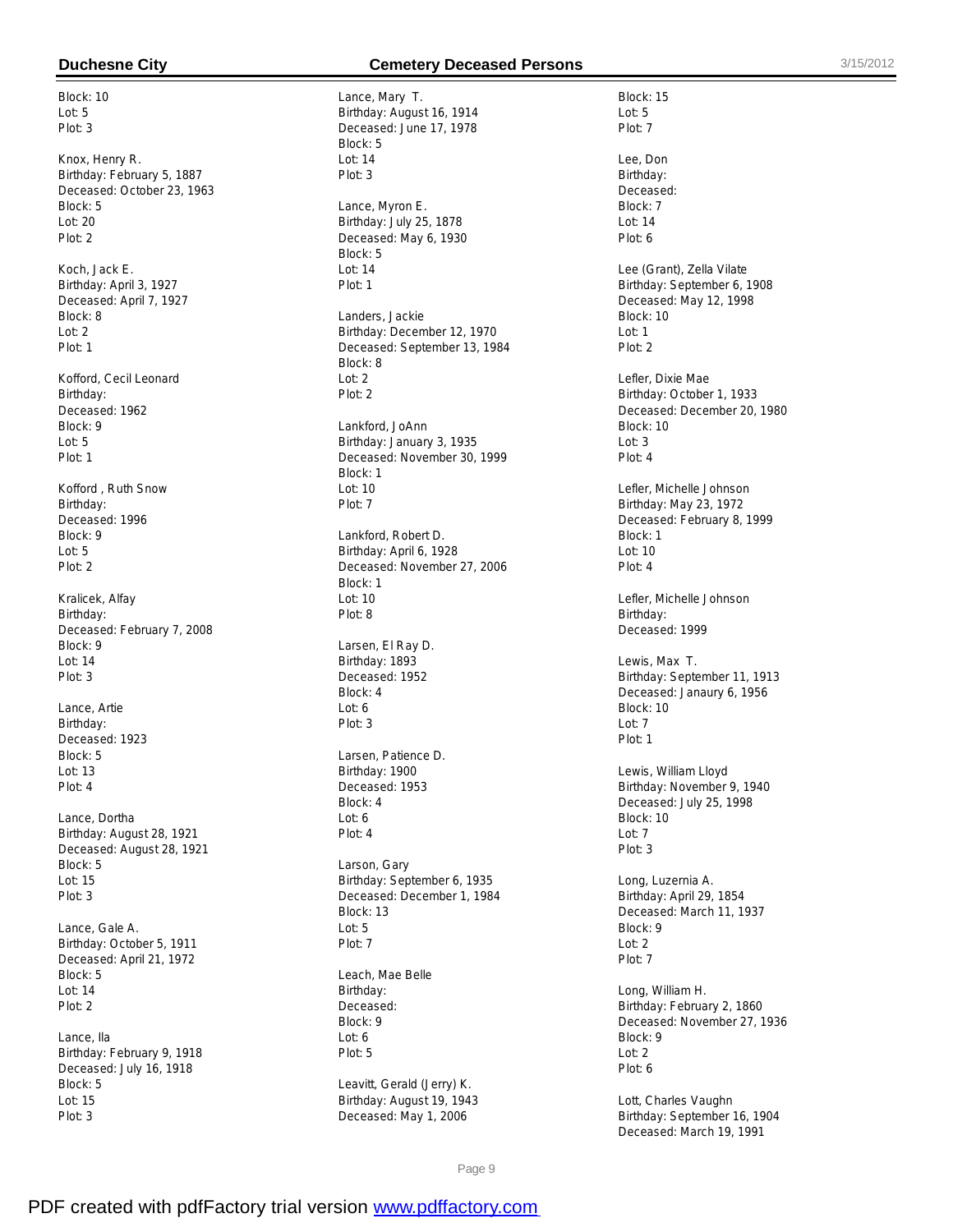Block: 14 Lot: 3 Plot: 3

Lott, Reta Birthday: October 1, 1910 Deceased: May 16, 1995 Block: 14 Lot: 3 Plot: 4

Lott, Sheldon S. Birthday: May 6, 1965 Deceased: May 25, 1974 Block: 14 Lot: 2 Plot: 1

Lowry, George E. Birthday: July 12, 1882 Deceased: July 8, 1924 Block: 7  $Int: 1$ Plot: 2

Lucero, Baby Birthday: February 15, 1955 Deceased: February 15, 1955 Block: 3 Lot: 5 Plot: 5

Lugenbeel, Mary Birthday: May 10, 1924 Deceased: March 21, 1984 Block: 11 Lot: 3 Plot: 4

Lukehart, Richard Birthday: July 24, 1936 Deceased: April 4, 1992

Lund, Jacklynn Birthday: March 15, 2944 Deceased: June 20, 2011 Block: 14 Lot: 6 Plot: 8

Lusty, Ada M. Birthday: May 25, 1919 Deceased: December 10, 2000 Block: 11 Lot: 1 Plot: 7

Lusty, Blaine Harley Birthday: October 4, 1926 Deceased: September 17, 1944 Block: 11 Lot: 1 Plot: 3

Lusty , Clara LaVerne Birthday: December 30, 1884 Deceased: December 21, 1970

# **Duchesne City Cemetery Deceased Persons** 3/15/2012

Block: 11 Lot: 1 Plot: 2

Lusty, Clark Birthday: September 14, 1913 Deceased: November 6, 1996 Block: 11 Lot: 1 Plot: 6

Lusty, Robert Salmon Birthday: October 4, 1884 Deceased: July 30, 1972 Block: 11 Lot: 1 Plot: 1

Mack, Kenneth L. Birthday: February 8, 1916 Deceased: December 27, 2003 Block: 7  $Int: 14$ Plot: 3

Mack, Marian Hadden Birthday: March 24, 1933 Deceased: January 13, 2012 Block: 7 Lot: 14 Plot: 7

Marsing, Batrum Birthday: 1856 Deceased: 1916 Block: 6 Lot: 7 Plot: 1

Marsing, Claude Birthday: May 3, 1921 Deceased: May 3, 1921 Block: 6 Lot: 7 Plot: 4

Massey, Baby Boy Birthday: December 7, 1946 Deceased: December 8, 1946 Block: 8 Lot: 4 Plot: 8

Maxwell, Donna Rae Kofford Birthday: Deceased: 1981 Block: 10 Lot: 5 Plot: 8

Mayhew, Don Birthday: February 25, 1931 Deceased: October 17, 1989 Block: 11 Lot: 6 Plot: 4

McAllister, Ralph H. Birthday: January 19, 1906 Deceased: February 23, 1993 Block: 14 Lot: 11 Plot: 1 McCourt, Carol Lynne Birthday: Deceased: August 2, 1984 Block: 14 Lot: 1 Plot: 4 McFarlane, George Birthday: January 29, 1930 Deceased: April 12, 2000 Block: 2 Lot: 12 Plot: 3 McMorris, Mabel O. Birthday: September 1, 1908 Deceased: October 13, 1987 Block: 5 Lot: 10 Plot: 3 McQueen, Jolene Violet Birthday: April 14, 1925 Deceased: May 13, 2000 Block: 11 Lot: 10 Plot: 2 Mead, Paul Arnold Birthday: July 30, 1914 Deceased: July 31, 1991 Block: 12 Lot: 10 Plot: 3 Meade, Phyllis Birthday: August 29, 1915 Deceased: February 1, 2003 Block: 12 Lot: 10 Plot: 4 Mecham, Dorinda Birthday: June 21, 1958 Deceased: June 21, 1958 Block: 13 Lot: 9 Plot: 3 Mecham, Elmo Birthday: January 2, 1922 Deceased: January 19, 1922 Block: 7 Lot: 3 Plot: 8 Mecham, Howard

Birthday: July 6, 1932 Deceased: October 26, 2003

Page 10

PDF created with pdfFactory trial version [www.pdffactory.com](http://www.pdffactory.com)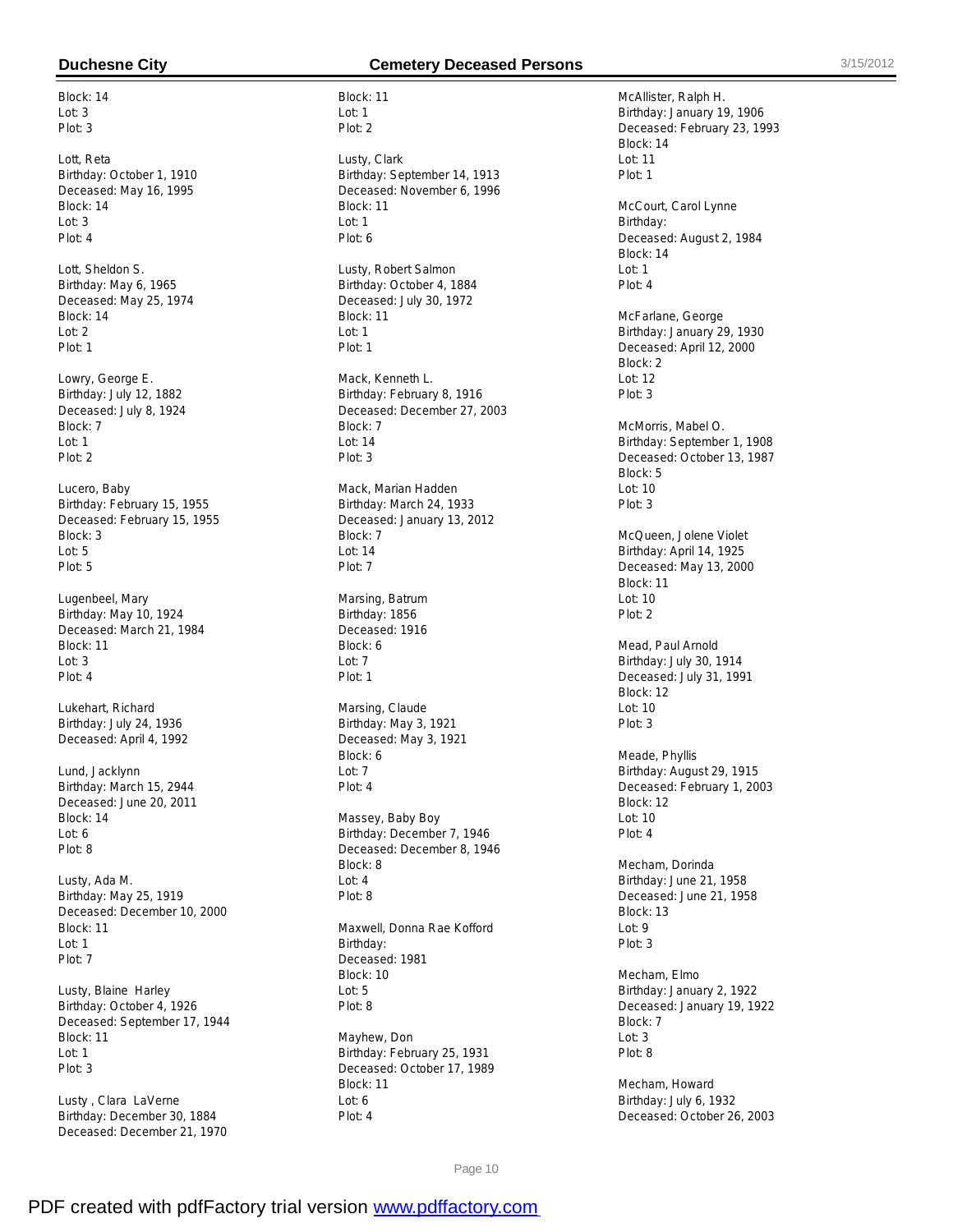Block: 13  $Int: 9$ Plot: 2

Meriwether, Barbara Birthday: Deceased: 1994 Block: 9 Lot: 7 Plot: 4

Meriwether, Duane Birthday: Deceased: 1991 Block: 9 Lot: 7 Plot: 3

Merkley, Baby Birthday: August 22, 1928 Deceased: August 22, 1928 Block: 7  $Int: 2$ Plot: 1

Merkley, Chris Birthday: September 3, 1895 Deceased: July 31, 1977 Block: 9 Lot: 3 Plot: 5

Merkley, Christopher E. Birthday: Deceased: 1940 Block: 9 Lot: 3 Plot: 1

Merkley, Elizabeth A. Birthday: February 26, 1871 Deceased: November 17, 1957 Block: 9 Lot: 3 Plot: 2

Merkley, Fay Abbott Birthday: April 29, 1901 Deceased: December 18, 1957 Block: 9 Lot: 3 Plot: 4

Merkley, Helen R. Birthday: September 13, 1935 Deceased: January 14, 1993 Block: 9 Lot: 3 Plot: 8

Merkley, Jerry H. Birthday: January 17, 1898 Deceased: May 16, 1996 Block: 9 Lot: 2 Plot: 1

# **Duchesne City Cemetery Deceased Persons** 3/15/2012

Merkley, Kip Birthday: Deceased:

Merkley, Larry B. Birthday: January 5, 1930 Deceased: January 19, 1930 Block: 7 Lot: 2 Plot: 2

Merkley, Mary IIlean Birthday: June 12, 1929 Deceased: October 31, 1935

Merkley, Mary Ilean Birthday: June 12, 1929 Deceased: October 31, 1935 Block: 9 Lot: 2 Plot: 5

Merkley, Nina Birthday: January 16, 1915 Deceased: August 2, 1984 Block: 9 Lot: 3 Plot: 6

Merkley, Nina Birthday: Deceased: 1984

Merkley, Roland R. Birthday: March 1, 1927 Deceased: September 16, 2006 Block: 9 Lot: 2 Plot: 3

Merkley, Steven Kipp Birthday: May 11, 1934 Deceased: December 31, 2004 Block: 9 Lot: 3 Plot: 7

Merkley, Terrance C. Birthday: September 16, 1934 Deceased: November 10, 1934 Block: 7 Lot: 2 Plot: 3

Merkley, Vinda Birthday: March 29, 1898 Deceased: April 10, 1981 Block: 9 Lot: 2 Plot: 2

Merkley, Vinda Long Birthday: Deceased: 1981

Merkley, Wilson Birthday: June 22, 1900 Deceased: August 19, 1981

Merkley, Wilson J. Birthday: June 22, 1900 Deceased: August 19, 1981 Block: 9  $Int: 3$ Plot: 3 Merrell, Kelsey D. Birthday: October 30, 1976 Deceased: December 13, 1976 Block: 5 Lot: 9 Plot: 5 Mitchell, Loren H. Birthday: March 30, 1924 Deceased: May 31, 1984 Block: 5 Lot: 17 Plot: 3 Mitchell, Shane Birthday: April 15, 1957 Deceased: April 15, 1957 Block: 5 Lot: 17 Plot: 4 Mitchell, William M. Birthday: November 24, 1874 Deceased: December 29, 1941 Block: 5 Lot: 20 Plot: 1 Moat, Charise E. Birthday: Deceased: 1957 Block: 9  $Int: 12$ Plot: 3 Moeller, Arland Edward Birthday: September 8, 1933 Deceased: October 3, 1982 Block: 14 Lot: 10 Plot: 3 Moeller, Charles Wihelm Birthday: April 29, 1893 Deceased: October 7, 1966 Block: 14 Lot: 10 Plot: 1 Moeller, Laura Fenske Birthday: August 7, 1913 Deceased: June 7, 1974 Block: 14 Lot: 10 Plot: 2 Montague, Baby

Birthday: Deceased: 1983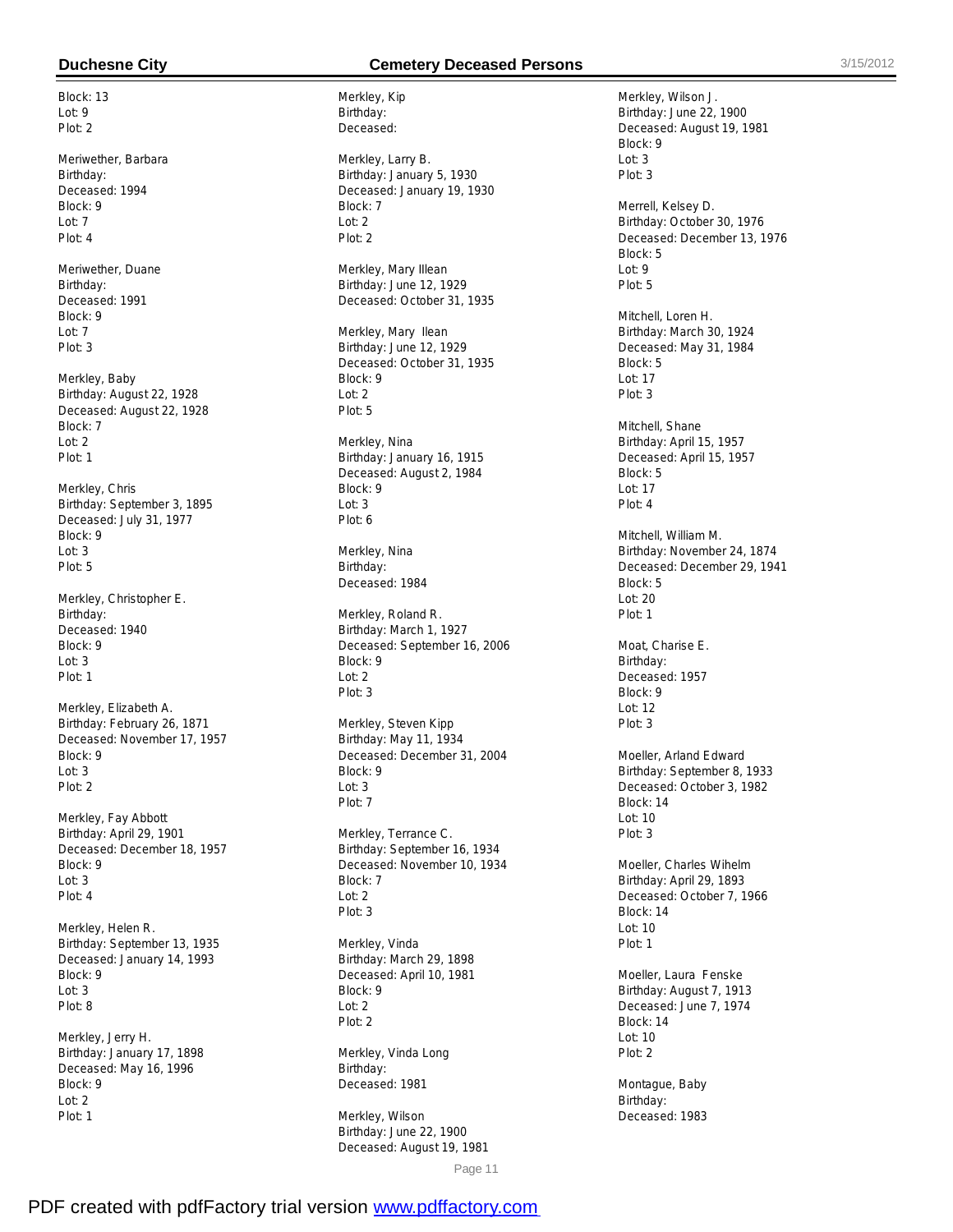Montague, Kenneth Birthday: December 20, 1968 Deceased: December 30, 2010 Block: 10  $L$ ot: 5 Plot: 7

Moon, Alton Birthday: November 29, 1993 Deceased: May 11, 2004 Block: 1 Lot: 12 Plot: 5

Moon, Arwella Birthday: Deceased: May 16, 2004 Block: 4 Lot: 2 Plot: 6

Moon, Delphia Birthday: February 23, 1910 Deceased: December 30, 2001 Block: 1 Lot: 12 Plot: 8

Moon, Elmer Ray Birthday: April 19, 1913 Deceased: October 3, 2004 Block: 4 Lot: 2 Plot: 5

Moon, Orven Birthday: January 6, 1907 Deceased: June 1, 2001 Block: 1  $Int: 12$ Plot: 7

Moore, Denny C. Birthday: October 20, 1938 Deceased: February 28, 2006 Block: 7 Lot: 6 Plot: 8

Moore, Helen D. Birthday: 1901 Deceased: March 30, 1986 Block: 7 Lot: 6 Plot: 4

Moore, Homer O. Birthday: 1906 Deceased: August 28, 1987 Block: 7 Lot: 6 Plot: 6

Moore, Marvel L. Birthday: March 10, 1905 Deceased: December 1, 1990

# **Duchesne City Cemetery Deceased Persons** 3/15/2012

Block: 13 Lot: 13 Plot: 3 Moore, Robert Birthday: Deceased: Block: 1 Lot: 2 Plot: 1 Moore, Verda F. Birthday: October 20, 1907 Deceased: May 18, 2002 Block: 13 Lot: 13 Plot: 4 Morlan, Linda Rae Bates Birthday: March 11, 1948 Deceased: August 4, 1986 Block: 12  $L$ nt: 8 Plot: 4 Mott, Helen B. Birthday: October 12, 1901 Deceased: August 7, 1963 Block: 3 Lot: 1 Plot: 2 Mott, Keith D. Birthday: August 11, 1928 Deceased: August 11, 1928 Block: 5 Lot: 3 Plot: 8 Mott, Lavina Birthday: Deceased: 1955 Munz, Beth L. Birthday: October 26, 1931 Deceased: May 14, 1975 Block: 5 Lot: 18 Plot: 1

Munz, Emil Birthday: October 17, 1881 Deceased: July 12, 1965 Block: 5 Lot: 18 Plot: 5

Munz, John Birthday: June 13, 1924 Deceased: May 29, 1993 Block: 5  $L$ nt: 18 Plot: 1

Munz, Lois O. Birthday: June 3, 1919 Deceased: February 4, 1920

Block: 5 Lot: 18 Plot: 2

Munz, Lulu Birthday: January 3, 1882 Deceased: December 4, 1977 Block: 5 Lot: 18 Plot: 6

Murdock, Grant M. Birthday: March 15, 1897 Deceased: December 6, 1973 Block: 13  $L$ ot: 5 Plot: 4

Murdock, Ralph C. Birthday: August 9, 1900 Deceased: December 21, 1966 Block: 13  $L$ ot: 5 Plot: 1

Murphy, Patrick Birthday: Deceased: Block: 1 Lot: 1 Plot: 5

Murray, Albert Birthday: September 2, 1898 Deceased: August 10, 1924 Block: 5 Lot: 2 Plot: 1

Murray, Carrie M. Birthday: November 6, 1871 Deceased: December 28, 1957 Block: 5 Lot: 2 Plot: 3

Murray, Grant Birthday: July 5, 1908 Deceased: May 23,1935 Block: 5 Lot: 1 Plot: 2

Murray, Joseph E. Birthday: November 17, 1862 Deceased: September 15, 1931 Block: 5 Lot: 2 Plot: 2

Murray, Ramona R. Birthday: February 8, 1918 Deceased: August 25, 1997 Block: 5 Lot: 1 Plot: 3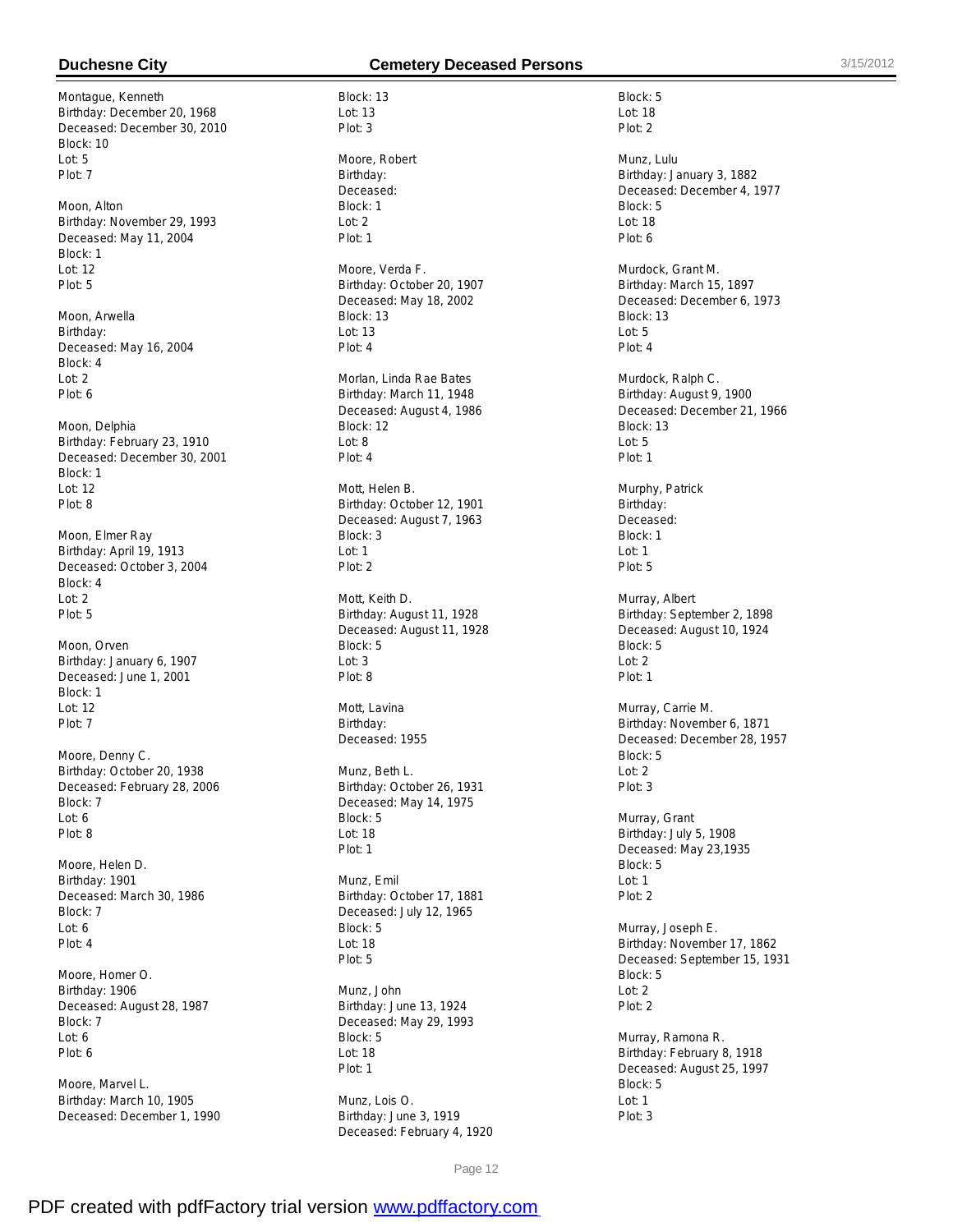Murray, Thomas Jefferson Birthday: October 31, 1912 Deceased: January 1, 2008 Block: 5 Lot: 1 Plot: 4

Muse, Claude R. Birthday: October 12, 1941 Deceased: May 20, 1964 Block: 2 Lot: 5 Plot: 4

Muse, Stella Birthday: May 24, 1910 Deceased: May 1, 1992 Block: 2 Lot: 5 Plot: 2

Muse, Tammie Birthday: Deceased: 1952 Block: 2 Lot: 4 Plot: 4

Muse, Vernal V. Birthday: October 5, 1905 Deceased: July 18, 1969 Block: 2 Lot: 5 Plot: 1

Musser, Baby Boy Birthday: May 5, 1914 Deceased: May 5, 1914 Block: 6 Lot: 13 Plot: 4

Neal, Clyde E Birthday: 1881 Deceased: March 19,1946 Block: 1 Lot: 1 Plot: 1

Nelson, Gene Dale Birthday: Deceased: 1977 Block: 9 Lot: 6 Plot: 2

Nelson, Nellie A. Birthday: Deceased: 1999 Block: 9 Lot: 6 Plot: 4

Nelson, Walter Birthday: Deceased: 1987

# **Duchesne City Cemetery Deceased Persons** 3/15/2012

Block: 9 Lot: 6 Plot: 3 Nelson, Wayne Bryon Birthday: Deceased: 1948 Block: 9 Lot: 6 Plot: 1 Nielsen, Amy Birthday: October 26, 1926 Deceased: December 9, 1926 Block: 8 Lot: 4 Plot: 7 Nielsen, Amy Marie Birthday: May 15, 1966 Deceased: June 22, 1973 Block: 14 Lot: 11 Plot: 4 Nielsen, Amy P. Birthday: April 3, 1923 Deceased: January 25, 2003 Block: 9 Lot: 1 Plot: 2 Nielsen, Candice R. Birthday: March 12, 1983 Deceased: December 15, 1983 Block: 8 Lot: 4 Plot: 4 Nielsen, Clay A. Birthday: November 16, 1943 Deceased: October 5, 2006 Block: 14 Lot: 11 Plot: 3 Nielsen, Dorothy S. Birthday: May 19, 1926 Deceased: January 21, 1984 Block: 8 Lot: 2 Plot: 4 Nielsen, Gladys Turner Birthday: September 12, 1921 Deceased: September 11, 2010 Block: 13 Lot: 5 Plot: 6 Nielsen, Kieth Birthday: May 7, 1934 Deceased: February 14, 2006 Block: 8

Nielsen, Lloyd E. Birthday: September 10, 1930 Deceased: December 1, 1974 Block: 11  $Int: 2$ Plot: 1 Nielsen, M. Agnes Birthday: September 5, 1891 Deceased: July 9, 1978 Block: 8 Lot: 4 Plot: 3 Nielsen, Mable Birthday: Deceased: 1927 Block: 4 Lot: 11 Plot: 1 Nielsen, Mark Amos Birthday: January 1, 1916 Deceased: February 2, 1992 Block: 9 Lot: 1 Plot: 3 Nielsen, Mark Amos Birthday: Deceased: June 4, 1997 Block: 9 Lot: 1 Plot: 7 Nielsen, Martha Agnes Birthday: Deceased: 1978 Nielsen, Marvin Birthday: September 22, 1921 Deceased: January 24, 1996 Block: 8 Lot: 2 Plot: 3 Nielsen, Niels E. Birthday: August 21, 1884 Deceased: April 11, 1968 Block: 8 Lot: 4 Plot: 2 Nielsen, Norvel Birthday: August 25, 1943 Deceased: September 29, 1985 Block: 8 Lot: 4 Plot: 5 Nielsen, Rasmus Hans Birthday: Deceased: 1921 Block: 7 Lot: 8 Plot: 1

Page 13

Lot: 9 Plot: 3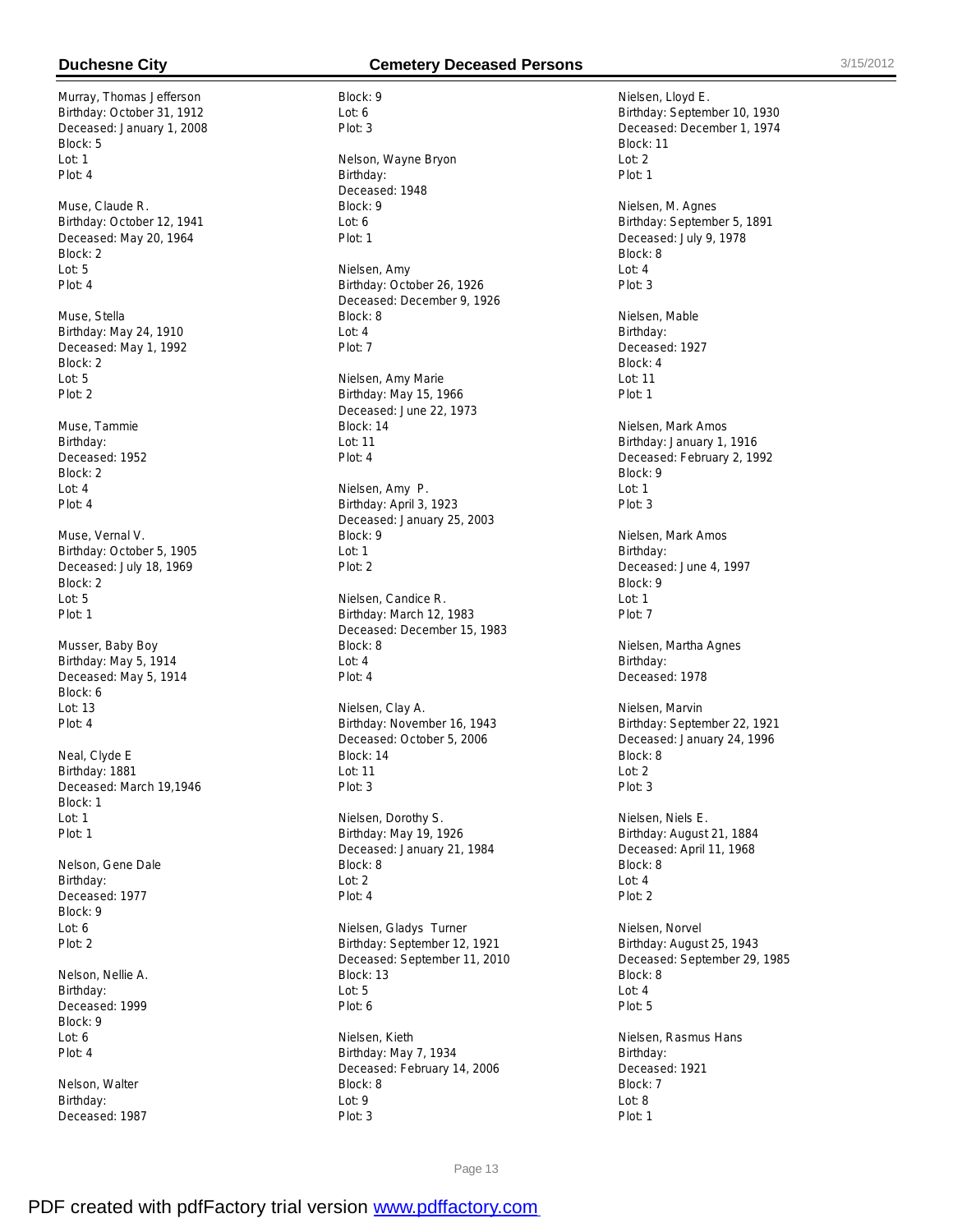Nielsen, Robert E. Birthday: December 30, 1963 Deceased: March 24, 2002 Block: 9 Lot: 1 Plot: 4

Nielsen, Robert E. Birthday: December 30, 1963 Deceased: March 24, 2002

Nielsen, Sarah A. Birthday: September 14, 1969 Deceased: September 14, 1969 Block: 8 Lot: 4 Plot: 6

Nielsen, Sarah Annabelle Birthday: Deceased: 1969

Nielson, Mable Birthday: April 30, 1927 Deceased: May 1, 1927

Nielson, Rasmus Hans Birthday: May 17, 1879 Deceased: August 5, 1921

Nielson, Rose Birthday: August 8,1924 Deceased: August 20,1924 Block: 4 Lot: 11 Plot: 2

Nielson, Terry Lee Birthday: April 10, 1955 Deceased: April 11, 1955 Block: 7 Lot: 16 Plot: 8

Norton, Clyde Birthday: June 3, 1894 Deceased: September 4, 1936 Block: 2 Lot: 1 Plot: 1

Norton, James L. Birthday: March 25, 1934 Deceased: December 26, 2002 Block: 2  $Int: 1$ Plot: 2

Odekirk, Charles Isaac Birthday: October 5, 1882 Deceased: March 30, 1920 Block: 6 Lot: 12 Plot: 6

Odekirk, Effie Mabel Birthday: March 29, 1885 Deceased: March 31, 1969

## **Duchesne City Cemetery Deceased Persons** 3/15/2012

Block: 6 Lot: 13 Plot: 5 Odekirk, Ernest Edgar Birthday: January 24, 1892 Deceased: August 12, 1970 Block: 6 Lot: 12 Plot: 8 Odekirk, Ernest W. Birthday: February 24, 1914 Deceased: July 6, 1914 Block: 6 Lot: 12 Plot: 2 Odekirk, Franklin Birthday: 1873 Deceased: June 12, 1880 Block: 6  $Int: 12$ Plot: 5 Odekirk, George Birthday: Deceased: Block: 6 Lot: 11 Plot: 1 Odekirk, Gladys Birthday: 1898 Deceased: June 21, 1988 Block: 6 Lot: 12 Plot: 7 Odekirk, Isaac Franklin Birthday: August 20, 1848 Deceased: January 10, 1916 Block: 6 Lot: 12 Plot: 3 Odekirk, John H. Birthday: April 3, 1880 Deceased: January 23, 1941 Block: 6 Lot: 12 Plot: 1 Odekirk, Margaret D. Birthday: December 10, 1852 Deceased: February 18, 1941 Block: 6 Lot: 12 Plot: 4

Odekirk, Nellie Birthday: June 10, 1875 Deceased: March 27, 1887 Block: 6 Lot: 12 Plot: 5

Odekirk, Roswell Birthday: July 7, 1887 Deceased: May 10, 1910 Block: 6  $L$ nt: 13 Plot: 1 Ostrom, Fred B Birthday: June 17, 1864 Deceased: July 17, 1935 Block: 2 Lot: 11 Plot: 2 Parodi, Julia Birthday: July 17, 1925 Deceased: January 30, 2005 Block: 9 Lot: 13 Plot: 3 Parson, Wallace Birthday: July 16, 1925 Deceased: July 16, 1925 Block: 7 Lot: 14 Plot: 5 Parsons, Clyde C. Birthday: Deceased: 1977 Block: 11 Lot: 3 Plot: 1 Parsons, Eva Birthday: Deceased: 1992 Block: 11  $\ln 3$ Plot: 2 Partridge, Charles W. Birthday: September 17, 1897 Deceased: May 13, 1975 Block: 3 Lot: 9 Plot: 1 Partridge, John H. Birthday: 1863 Deceased: June 30, 1932 Block: 3 Lot: 9 Plot: 4 Partridge, Susan D. Birthday: May 29, 1867 Deceased: April 2, 1946 Block: 3 Lot: 9 Plot: 3 Partridge, Winnie E.

Birthday: April 17, 1898 Deceased: August 12, 1962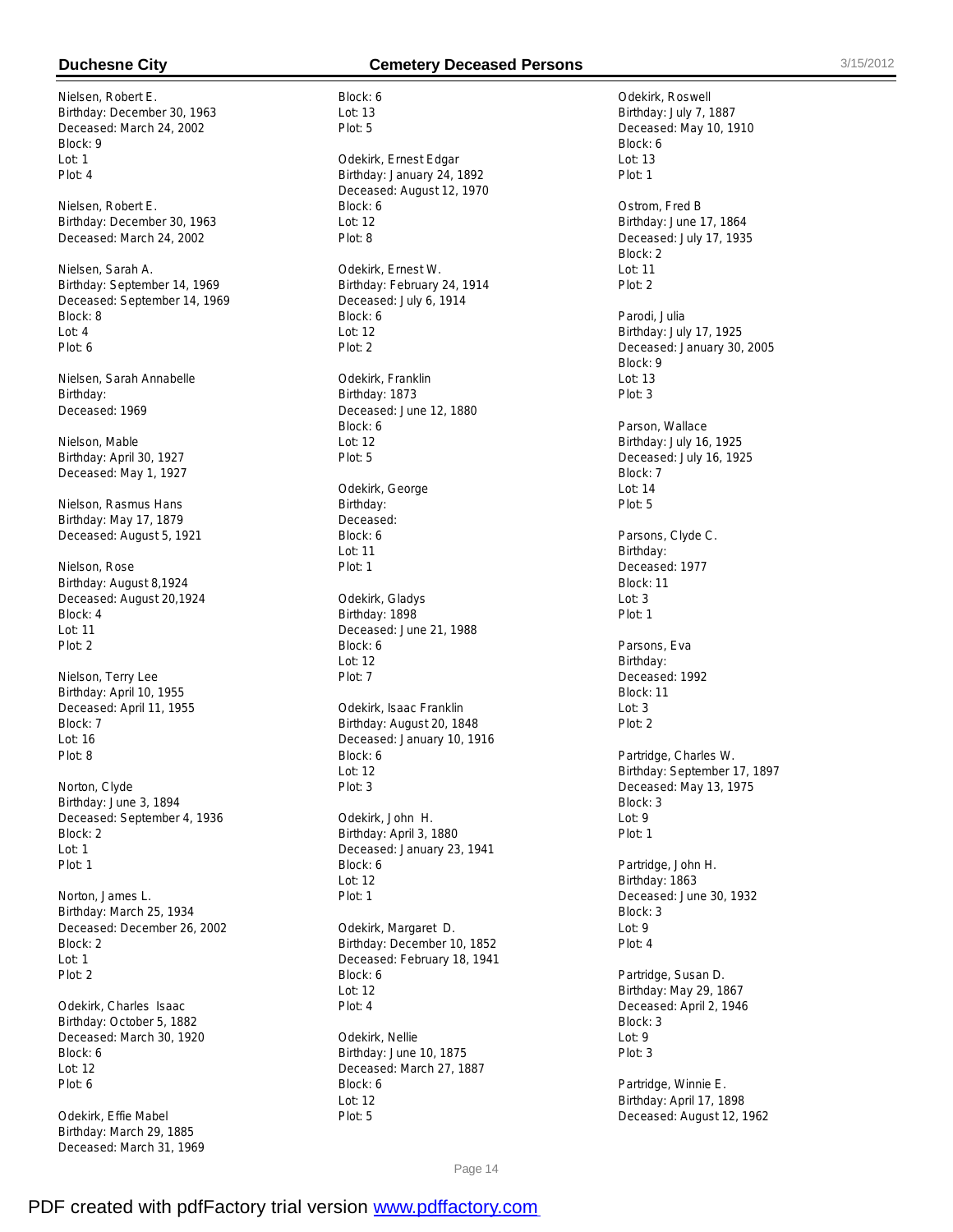Block: 3  $Int: 9$ Plot: 2

Peatross, Richard Dennis Birthday: August 17, 1955 Deceased: November 26, 2007 Block: 13 Lot: 6 Plot: 7

Peatross, Robert Stewart Birthday: August 20, 1925 Deceased: Sepember 5, 2004 Block: 13 Lot: 6 Plot: 7 Block: 13 Lot: 6 Plot: 7

Peel, Michael L. Birthday: September 15, 1948 Deceased: September 15, 1948 Block: 11 Lot: 1 Plot: 5

Perkins, Marie J. Birthday: April 27, 1922 Deceased: July 23, 1923 Block: 5 Lot: 15 Plot: 5

Peterson, Amy Birthday: June 27, 1986 Deceased: June 27, 1986 Block: 3  $Int: 2$ Plot: 7

Peterson, Carl R. Birthday: August 15, 1991 Deceased: October 11, 1992 Block: 3 Lot: 2 Plot: 8

Peterson, Cole Birthday: Deceased: 2001 Block: 11 Lot: 5 Plot: 1

Peterson, Donald M. Birthday: September 28, 1914 Deceased: September 13, 1942 Block: 4 Lot: 6 Plot: 1

Peterson, Ferron J. Birthday: October 29, 1929 Deceased: September 12, 1991

# **Duchesne City Cemetery Deceased Persons** 3/15/2012

Block: 7 Lot: 10 Plot: 7 Peterson, Gordan Sevell Birthday: December 31, 1964 Deceased: June 17, 2008 Block: 8 Lot: 6 Plot: 3 Peterson, Jody D. Birthday: July 25, 1971 Deceased: July 25, 1971 Block: 3 Lot: 2 Plot: 6 Peterson, Maxwell D. Birthday: 1886 Deceased: 1952 Block: 4  $L$ nt: 7 Plot: 1 Pilling, John B. Birthday: October 4, 1931 Deceased: October 4, 1931 Block: 3 Lot: 11 Plot: 2 Pitts, Maurine M. Birthday: November 28, 1915 Deceased: October 2, 1994 Block: 6 Lot: 6 Plot: 8 Ponton, Carmalita Birthday: Deceased: 2000 Block: 9 Lot: 5 Plot: 8 Pope, Cecil D. Birthday: September 9, 1899 Deceased: February 21, 1933 Block: 4

Pope, Frank Birthday: March 27, 1928 Deceased: April 2, 1928 Block: 10 Lot: 10 Plot: 6

Lot: 2 Plot: 4

Pope, Fred Birthday: March 12, 1905 Deceased: March 26, 1980 Block: 10 Lot: 10 Plot: 7

Pope, Marie Birthday: May 8, 1906 Deceased: November 20, 1996 Block: 10  $Int: 10$ Plot: 8 Pope, Olga S. Birthday: July 24, 1898 Deceased: April 7, 1931 Block: 4 Lot: 1 Plot: 1 Poulson, Everhett Birthday: 2007 Deceased: 2007 Block: 7 Lot: 13 Plot: 8 Poulson, Ilean H. Birthday: 1917 Deceased: March 10, 2001 Block: 7 Lot: 13 Plot: 7 Poulson, Kermit Birthday: Deceased: 1978 Block: 7 Lot: 13 Plot: 6 Powell, Clarence Dean Birthday: October 16, 1898 Deceased: January 31, 1991 Block: 3  $Int: 10$ Plot: 1 Powell, Dan T. Birthday: January 26, 1871 Deceased: May 7, 1930 Block: 6 Lot: 3 Plot: 2 Powell, Elaine Birthday: May 1, 1932 Deceased: May 3, 1932 Block: 3 Lot: 10 Plot: 3 Powell, Elsie L. Birthday: April 12, 1902 Deceased: September 9, 1969 Block: 3 Lot: 10 Plot: 2 Powell, Emma L. Birthday: September 1, 1873

Deceased: June 23, 1939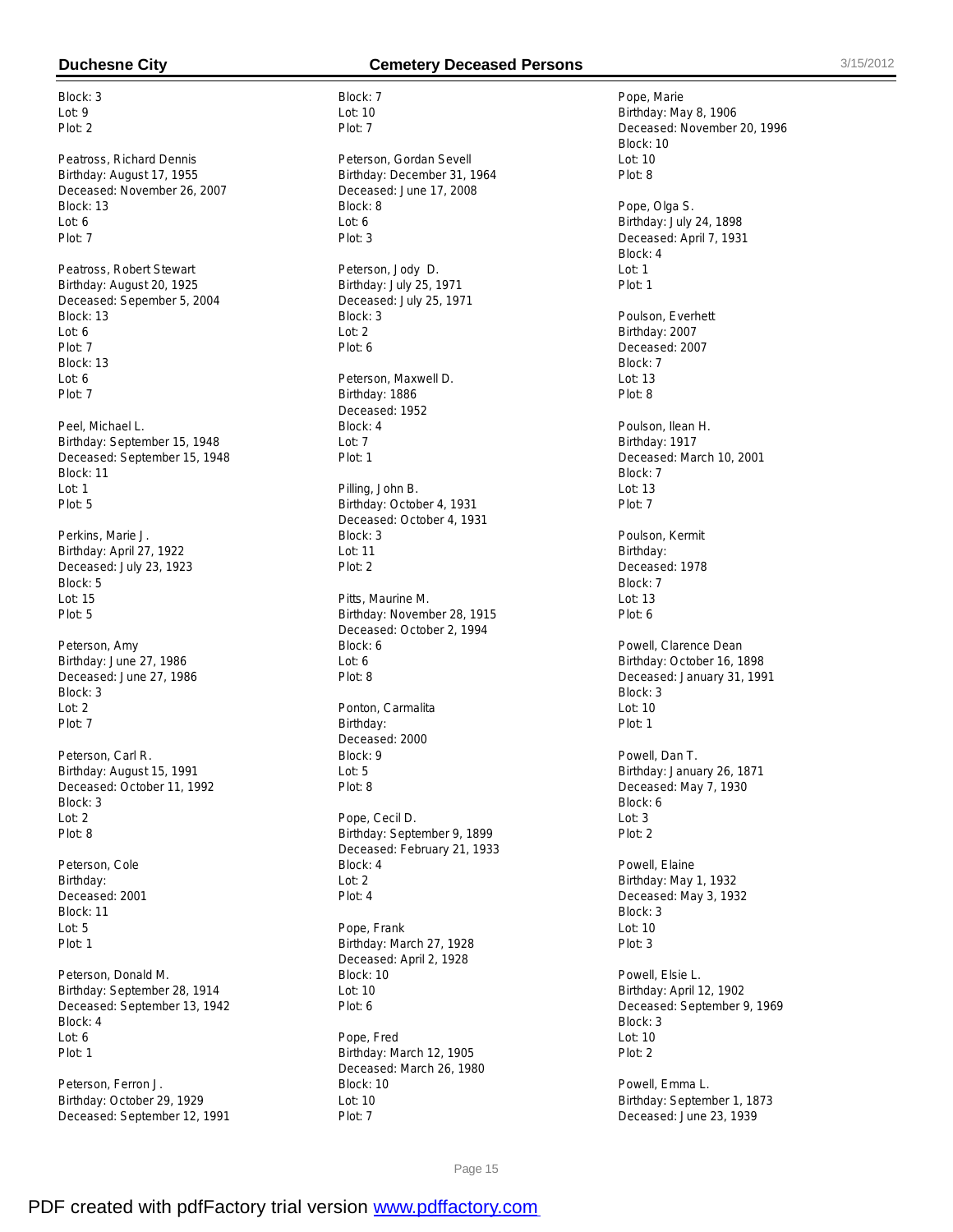Block: 6 Lot: 3 Plot: 1

Powell, Geraldine S. Birthday: June 20, 1929 Deceased: August 18, 1993 Block: 3 Lot: 10 Plot: 7

Powell, Grace Birthday: August 25, 1897 Deceased: December 15, 1914 Block: 6 Lot: 3 Plot: 3

Powell, Kelly D. Birthday: September 27, 1962 Deceased: September 28, 1962 Block: 6  $Int: 3$ Plot: 7

Pratt, Percy W. Birthday: June 17, 1920 Deceased: April 13, 1982 Block: 8 Lot: 2 Plot: 5

Price, Ava Y. Birthday: August 16, 1928 Deceased: May 19, 1935 Block: 5 Lot: 19 Plot: 4

Price, Leland K. Birthday: December 19, 1933 Deceased: June 2, 1935 Block: 5 Lot: 19 Plot: 3

Propernick, Rudolph T. Birthday: May 24, 1910 Deceased: June 18, 1936 Block: 5 Lot: 10 Plot: 5

Prows, James Edward Birthday: Deceased: September 7, 2007 Block: 9 Lot: 13 Plot: 5

Pulley, Erastus E. Birthday: August 1, 1877 Deceased: June 16, 1924 Block: 8 Lot: 1 Plot: 5

# **Duchesne City Cemetery Deceased Persons** 3/15/2012

Pulley, Erastus E. Birthday: Deceased: 1924

Rainbolt, Rose Marie Herrera Birthday: Deceased: 1982

Rasmussen, Lois T. Birthday: December 19, 1911 Deceased: May 19, 1954 Block: 7 Lot: 12 Plot: 4

Rasmussen, Olen Birthday: April 2, 1897 Deceased: February 2, 1978 Block: 4 Lot: 4 Plot: 3

Rasmussen, Quinten Neale Birthday: May 10, 1951 Deceased: July 11, 1951 Block: 13 Lot: 10 Plot: 3

Rasmussen, Quinten R. Birthday: July 18, 1918 Deceased: December 10, 1990 Block: 13 Lot: 10 Plot: 1

Rasmussen, Sarah D. Birthday: July 11, 1900 Deceased: July 8, 1966 Block: 4 Lot: 4 Plot: 2

RB Grave, Birthday: Deceased:

Redford, Carlina E. Birthday: May 28, 1878 Deceased: August 13, 1944 Block: 12 Lot: 1 Plot: 2

Redford, Robert D. Birthday: November 6, 1875 Deceased: February 22, 1958 Block: 12 Lot: 1 Plot: 1

Remund, Arnold Birthday: October 20, 1920 Deceased: October 20, 1920 Block: 6  $Int: 7$ Plot: 3

Remund, Connie Lee Birthday: March 9, 1951 Deceased: January 27, 1959 Block: 2  $Int: 3$ Plot: 3

Remund, Emma C. Birthday: September 10, 1888 Deceased: January 13, 1968 Block: 6 Lot: 8 Plot: 3

Remund, Floyd Birthday: March 6, 1917 Deceased: March 13, 1917 Block: 6 Lot: 7 Plot: 2

Remund, Glen Birthday: November 11, 1914 Deceased: February 15, 1989 Block: 2 Lot: 3 Plot: 1

Remund, Henry A. Birthday: October 30, 1883 Deceased: May 27, 1924 Block: 6 Lot: 8 Plot: Cemetery Grave Plot

Remund, Lloyd Birthday: March 6, 1917 Deceased: April 28, 1999 Block: 6  $L$ nt: 8 Plot: 2

Remund, Susan Birthday: February 21, 1956 Deceased: February 21, 1956 Block: 2 Lot: 3 Plot: 4

Robbins, Kirby Birthday: February 21, 1955 Deceased: November 26, 2009 Block: 14 Lot: 12 Plot: 2

Robbins, Vernon M. Birthday: July 8, 1939 Deceased: August 29, 1954 Block: 12 Lot: 2 Plot: 1

Roberts, William Birthday: March 9, 1939 Deceased: May 29, 2010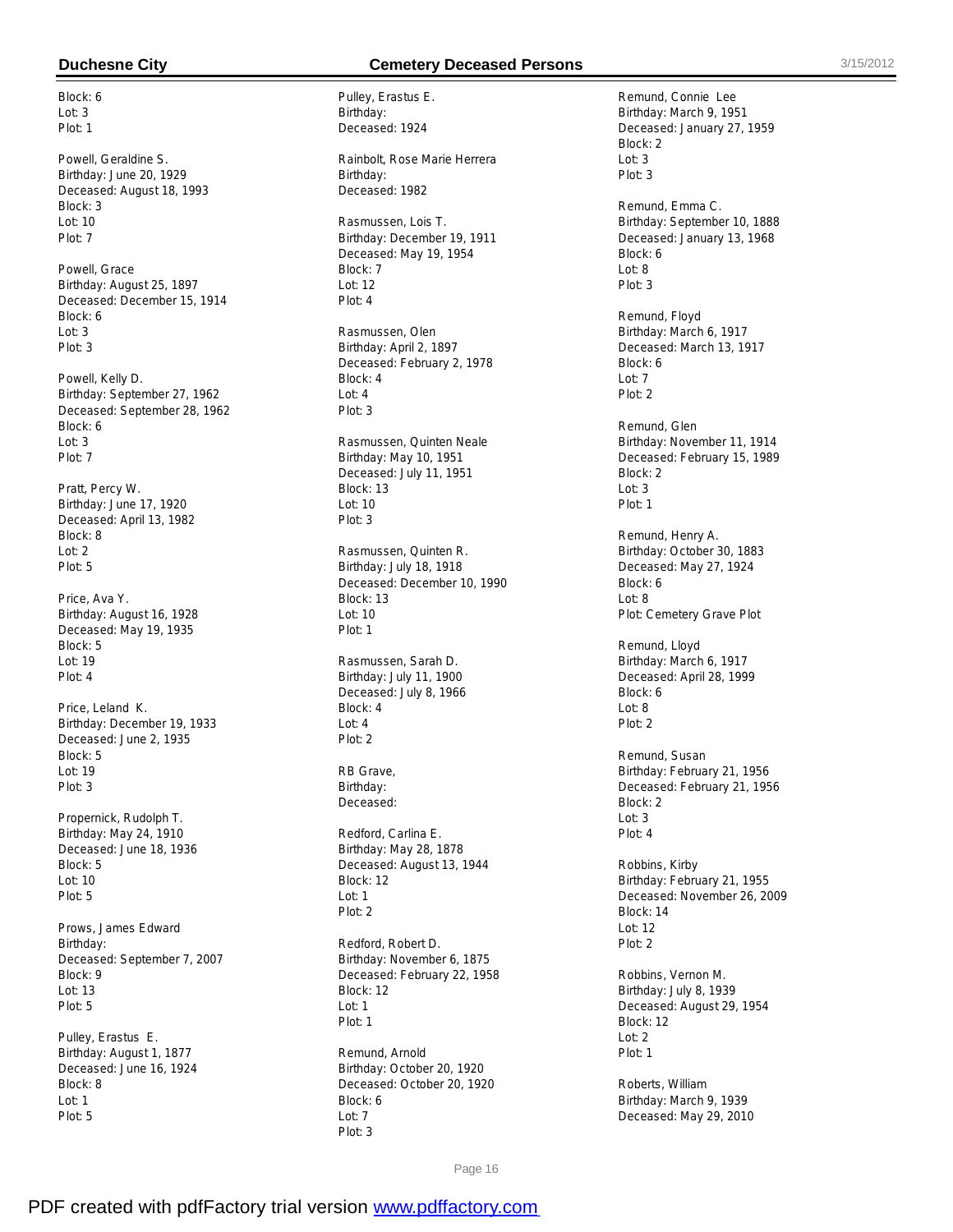Block: 14  $Int: 4$ Plot: 3

Robinson, Benjamine B. Birthday: April 25, 1982 Deceased: April 26, 1982 Block: 11 Lot: 4 Plot: 7

Robinson, Shane D. Birthday: April 25, 1982 Deceased: April 26, 1982 Block: 11 Lot: 4 Plot: 7

Romeo, Joseph Birthday: May 30, 2008 Deceased: May 30, 2008 Block: 9 Lot: 11 Plot: 5

Ross, Arlo J. Birthday: September 11, 1941 Deceased: September 11, 1941 Block: 4 Lot: 5 Plot: 3

Ross, Garn Duane Birthday: Marhc 19, 1925 Deceased: January 27, 1946 Block: 13 Lot: 11 Plot: 3

Ross, Joseph F. Birthday: July 7, 1916 Deceased: July 19, 1980 Block: 4 Lot: 5 Plot: 1

Ross, Kenna Birthday: August 7, 1922 Deceased: August 5, 2001 Block: 4 Lot: 5 Plot: 2

Ross, Margaret Ann Birthday: February 14, 1896 Deceased: March 1, 1984 Block: 13 Lot: 11 Plot: 2

Ross, Maxine Birthday: August 4, 1938 Deceased: August 4, 1938 Block: 6 Lot: 15 Plot: 1

### **Duchesne City Cemetery Deceased Persons** 3/15/2012

Ross, Merelda Birthday: August 17, 1940 Deceased: August 18, 1940 Block: 6  $L$ ot: 15 Plot: 3 Ross, Merelda S.

Birthday: February 28, 1918 Deceased: September 2, 1940 Block: 6 Lot: 14 Plot: 4

Ross, Stanley M. Birthday: October 8, 1914 Deceased: November 10, 1978 Block: 6 Lot: 14 Plot: 8

Ross, Sylvia L. Birthday: September 28, 1913 Deceased: August 11, 1914 Block: 6 Lot: 15 Plot: 2

Ross, Thomas Stanley Birthday: April 18, 1893 Deceased: September 22, 1970 Block: 13 Lot: 11 Plot: 1

Rowley, C. Elizabeth Birthday: May 29, 1899 Deceased: January 9, 1977 Block: 13 Lot: 8 Plot: 2

Rowley, Ralph N. Birthday: Deceased: 1961

Rust, Leah Rae Hartle Mitchell Birthday: May 30, 1932 Deceased: May 30, 2011 Block: 5 Lot: 17 Plot: 2

Sailors, Rex Birthday: September 22, 1971 Deceased: January 13, 2003 Block: 3 Lot: 11 Plot: 6

Sands, Charles Birthday: November 9, 1899 Deceased: January 5, 1988 Block: 4 Lot: 3 Plot: 7

Sands, Marjorie R. Birthday: February 21, 1930 Deceased: July 3, 1934 Block: 4  $Int: 3$ Plot: 5

Sands, Samuel R. Birthday: November 22, 1862 Deceased: January 29, 1949 Block: 4 Lot: 3 Plot: 6

Sanford, Illa Lewis Birthday: June 10, 1913 Deceased: February 8, 1989 Block: 10 Lot: 7 Plot: 2

Schmoldt, Morris R. Birthday: October 7, 1930 Deceased: December 22, 2011 Block: 14 Lot: 7 Plot: 5

Schonian, Augusta Birthday: 1864 Deceased: 1947 Block: 4 Lot: 12 Plot: 1

Schonian, Ernest W. Birthday: November 7,1864 Deceased: October 8, 1929 Block: 4  $Int: 12$ Plot: 1

Schonian, Ethel J. Birthday: July 17, 1906 Deceased: May 6, 1972 Block: 4 Lot: 12 Plot: 6

Schonian, Olea F. Birthday: 1876 Deceased: 1900 Block: 4 Lot: 12 Plot: 3

Schonian, Ollea L. Birthday: February 16,1876 Deceased: December 8, 1960 Block: 4 Lot: 12 Plot: 2

Schonian, Robert K. Birthday: August 30, 1927 Deceased: June 12, 1967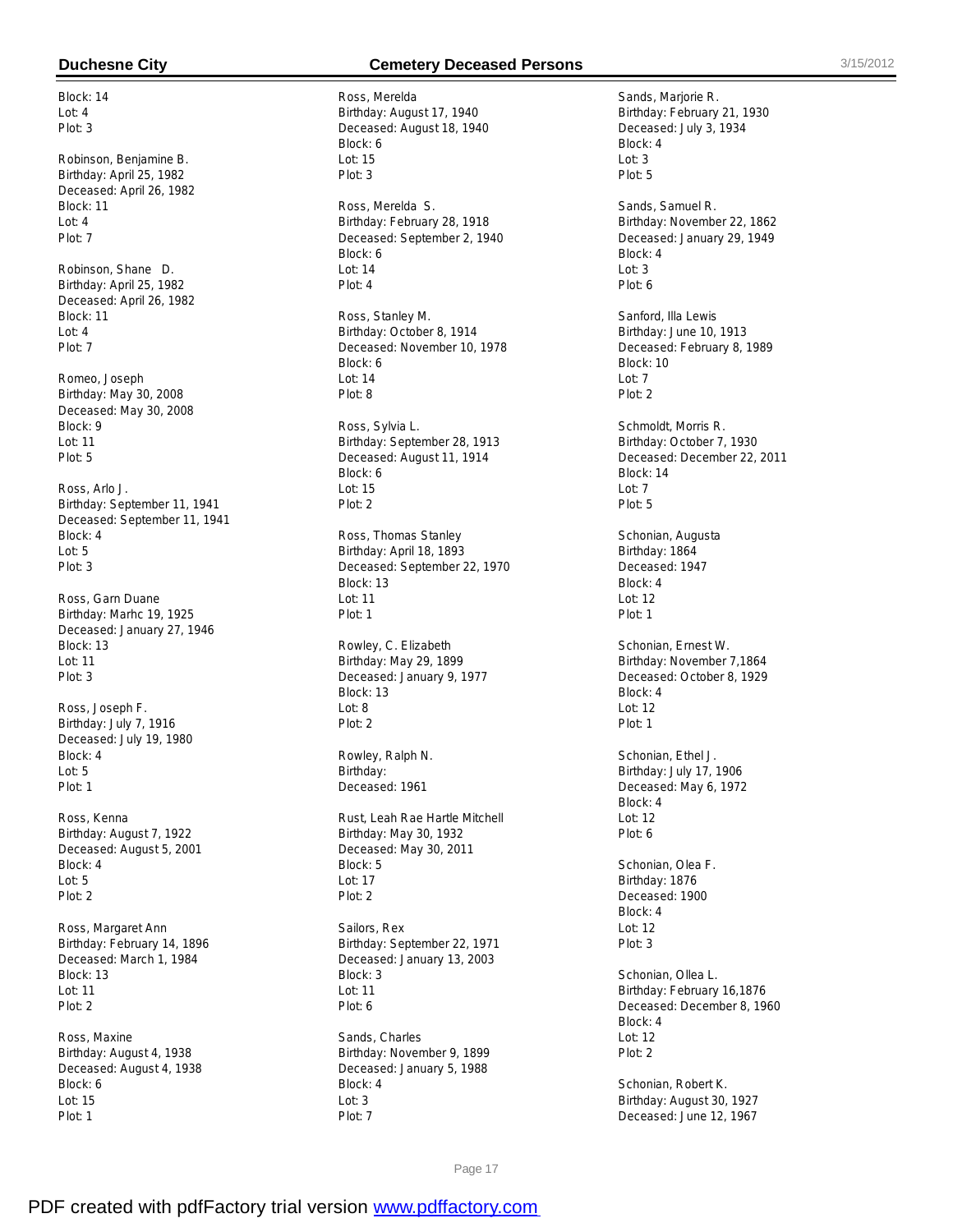Block: 4 Lot: 12 Plot: 7

Schonian, Roy A. Birthday: April 7, 1902 Deceased: December 2,1964 Block: 4 Lot: 12 Plot: 5

Schow, June Birthday: Deceased: Block: 5 Lot: 20 Plot: 6

Schow, Stanley Birthday: 1931 Deceased: September 19, 2002 Block: 5  $Int: 20$ Plot: 5

Schuler, John Birthday: Deceased: October 11,1932 Block: 1 Lot: 1 Plot: 8

Scott, Keith Birthday: August 29,1933 Deceased: February 13, 2000 Block: 1 Lot: 9 Plot: 5

Sexton, Donald E. Birthday: August 9, 1934 Deceased: February 28, 1935 Block: 3 Lot: 8 Plot: 4

Sexton, Elbert R. Birthday: June 29, 1909 Deceased: April 18, 1961 Block: 3 Lot: 8 Plot: 1

Sexton, Ona Mae Mae Birthday: March 8, 1911 Deceased: April 4, 1963 Block: 3 Lot: 8 Plot: 2

Shepard, Joseph D. Birthday: May 12, 1851 Deceased: March 13, 1920 Block: 5 Lot: 3 Plot: 1

# **Duchesne City Cemetery Deceased Persons** 3/15/2012

Block: 5 Lot: 8 Plot: 7

Block: 5 Lot: 8 Plot: 6

Smith, Wilma L.

Spencer, Davis Birthday: Deceased: 1944 Block: 1 Lot: 1 Plot: 4

Block: 13  $L$ ot: 10 Plot: 7

Block: 2 Lot: 7 Plot: 8

Block: 13 Lot: 2 Plot: 4

Sprecher, John

Spencer, Raina Kathryn Birthday: August 20, 1976 Deceased: October 17, 1976

Birthday: November 16, 1931 Deceased: January 1, 1990

Stephenson, Anne Smith Birthday: May 14, 1926 Deceased: March 15, 2000

Birthday: September 6, 1932 Deceased: November 5, 1932

Shepard, Vernalia C. Birthday: September 19, 1863 Deceased: February 21, 1942 Block: 5  $Ln: 3$ Plot: 2 Shields, George C. Birthday: September 19, 1889 Deceased: June 12, 1926 Block: 5 Lot: 6 Plot: 3 Shirts, Darreld Birthday: April 16, 1918 Deceased: August 24, 1934 Block: 7 Lot: 5 Plot: 5 Shirts, Evan Jennings Birthday: January 26, 1917 Deceased: April 8, 1976 Block: 12 Lot: 10 Plot: 2 Shirts, Johnie E. Birthday: June 22, 1893 Deceased: March 30, 1920 Block: 7 Lot: 5 Plot: 1 Smith, Lucy B. Birthday: October 21, 1888 Deceased: March 23, 1922 Block: 5  $Ind: 4$ Plot: 3 Smith, Max Birthday: October 24, 1930 Deceased: October 24, 1930 Block: 5 Lot: 8 Plot: 5 Smith, Rula Birthday: September 1, 1907 Deceased: April 17, 1993 Block: 5 Lot: 8 Plot: 2 Smith, William L. Birthday: August 11, 1899 Deceased: April 7, 1976 Block: 5

Stephenson, Charlotte Ruby Birthday: November 21, 1882 Deceased: October 20, 1968 Block: 13 Lot: 2 Plot: 2 Stephenson, Evan O. Birthday: April 9, 1915 Deceased: February 2, 1993 Block: 13 Lot: 2 Plot: 3 Stephenson, Joseph Albert Birthday: February 2, 1880 Deceased: January 31, 1951 Block: 13 Lot: 2 Plot: 1 Stephenson, Les Evan Birthday: February 23, 1972 Deceased: July 27, 2009 Block: 13 Lot: 2 Plot: 8

Page 18

Lot: 8 Plot: 1

Smith, William R. Birthday: July 21, 1944 Deceased: July 23, 1944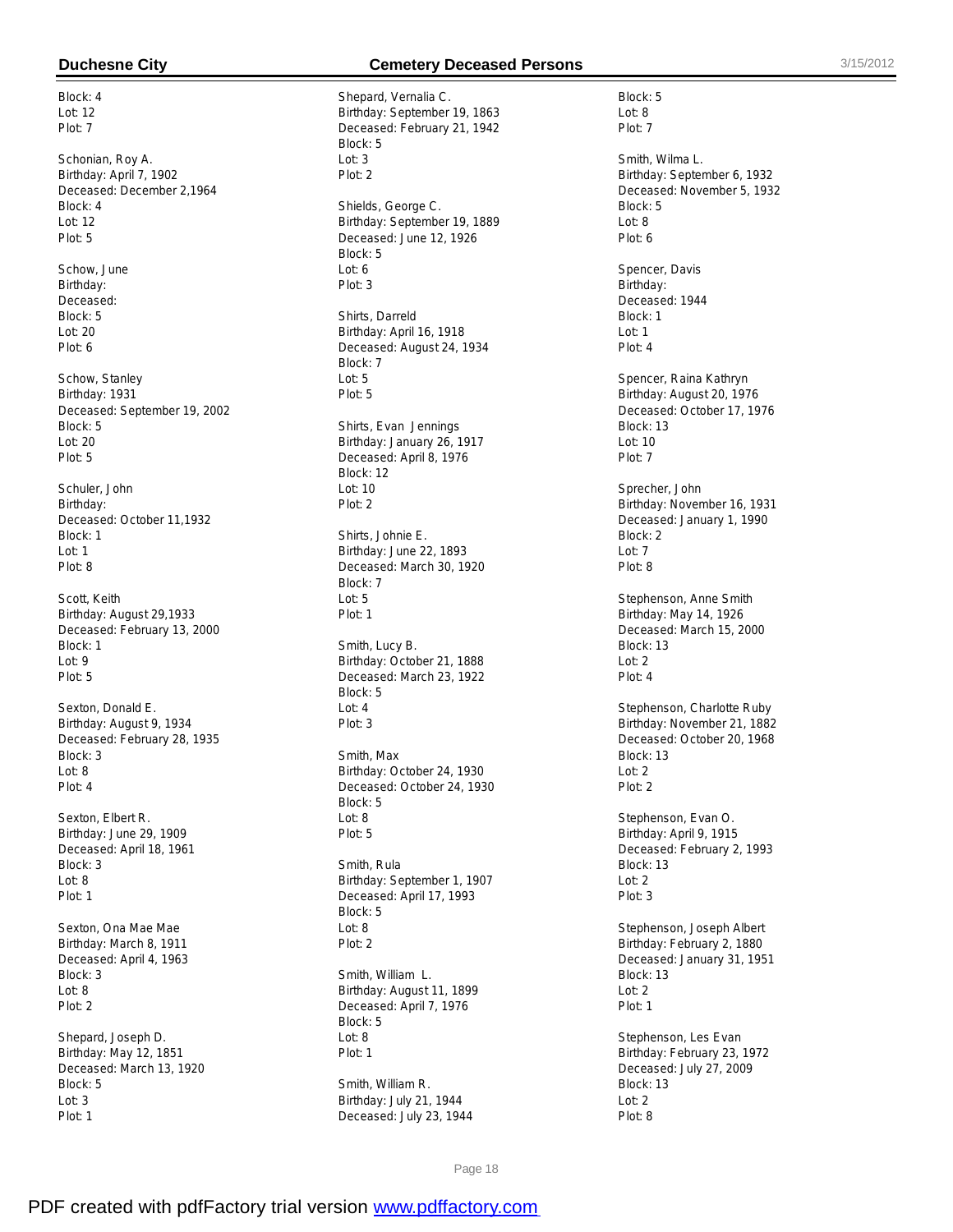Stephenson, Ronald Birthday: January 23, 1938 Deceased: July 8, 1949 Block: 13  $Int: 14$ Plot: 3

Stevenson, Grant Birthday: September 3, 1908 Deceased: May 26, 1990 Block: 8 Lot: 8 Plot: 3

Stott, Arden Birthday: June 5, 1932 Deceased: June 5, 1932 Block: 10 Lot: 1 Plot: 8

Stott, Frank Birthday: March 10, 1934 Deceased: March 10, 1934 Block: 10 Lot: 1 Plot: 8

Stott, Lance A. Birthday: July 19, 1915 Deceased: March 12, 1923 Block: 5 Lot: 13 Plot: 3

Stott, Luke Birthday: August 11, 1929 Deceased: August 11, 1929 Block: 10 Lot: 1 Plot: 7

Stott, Mark Birthday: April 16, 1928 Deceased: April 16, 1928 Block: 10 Lot: 1 Plot: 7

Stroup, Howard Eugene Birthday: Deceased: 1988 Block: 9 Lot: 16 Plot: 7

Swasey, Kevin Birthday: December 31, 1968 Deceased: July 12, 1992

Sweat, James Birthday: Deceased: Block: 1 Lot: 7 Plot: 1

## **Duchesne City Cemetery Deceased Persons** 3/15/2012

Sweat, Kenny Birthday: January 14, 1952 Deceased: June 17, 2010 Block: 1  $Int: 7$ Plot: 3 Tanner, Clara Birthday: November 1917 Deceased: December 18, 1929 Block: 4 Lot: 8 Plot: 8 Tanner, Ida G. Birthday: December 3, 1878 Deceased: January 5, 1956 Block: 4 Lot: 8 Plot: 2 Tanner, Parley W. Birthday: May 28, 1875 Deceased: January 14, 1933 Block: 4 Lot: 8 Plot: 1 Taylor, Caroline P. Birthday: October 22, 1899 Deceased: June 24, 1958 Block: 4 Lot: 9 Plot: 2 Taylor, Dwight J. Birthday: August 3, 1920 Deceased: November 16, 1929 Block: 4  $Ind: 9$ Plot: 7 Taylor, John M. Birthday: June 28, 1897 Deceased: October 20, 1957 Block: 4 Lot: 9 Plot: 1 Taylor, Joy Lyn Birthday: April 8, 1966 Deceased: April 8, 1966 Block: 7 Lot: 4 Plot: 4 Taylor, Lyman Birthday: February 15, 1947 Deceased: May 3, 2010 Block: 11

Taylor, Mildred Birthday: April 28, 1965 Deceased: April 28, 1965

Lot: 4 Plot: 1 Block: 7 Lot: 4 Plot: 3 Theener, Christopher Ernest Birthday: December 18, 1986 Deceased: December 24, 2008 Block: 6 Lot: 6 Plot: 1 Thomas, Darwin J. Birthday: Deceased: Block: 9 Lot: 10 Plot: 4 Thomas, David Birthday: Deceased: 1995 Block: 9  $L$ nt: 10 Plot: 2 Thomas, David Elwin Birthday: Deceased: 1994 Block: 9 Lot: 9 Plot: 8 Thomas, Eliizabeth Aldura Hatch Birthday: Deceased: 1970 Block: 9 Lot: 9 Plot: 2 Thomas, Elmer Birthday: March 20, 1914 Deceased: November 28, 2001 Block: 9 Lot: 17 Plot: 7 Thomas, Gary D. Birthday: March 12, 1958 Deceased: March 30, 1984 Block: 9 Lot: 1 Plot: 1 Thomas, LeVon Birthday: August 23, 1927 Deceased: August 21, 2009 Block: 9 Lot: 9 Plot: 5 Thomas, Mary Alma Birthday: April 23, 1917 Deceased: August 13, 1991 Block: 9 Lot: 17

Page 19

Plot: 8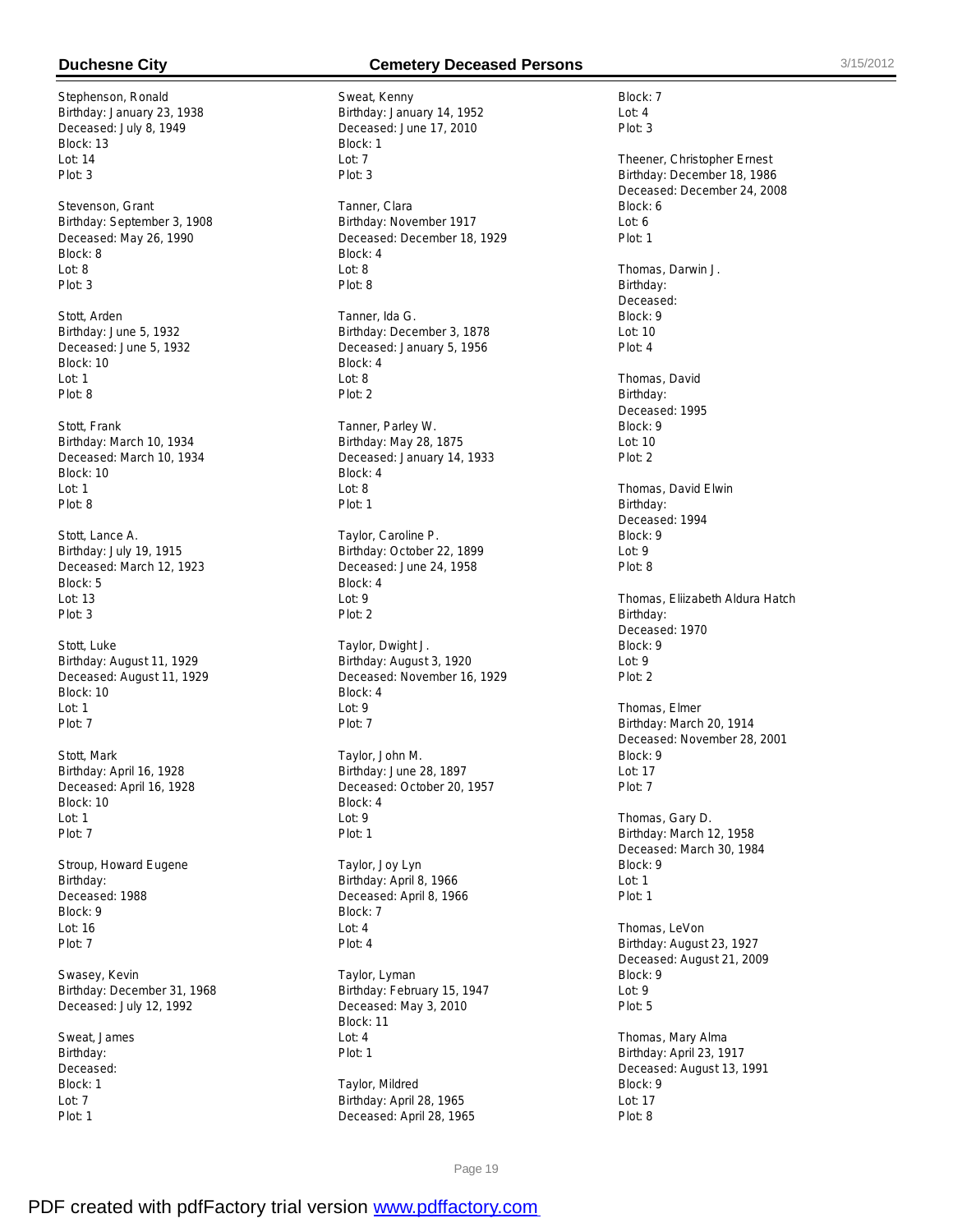Thomas, Ruby Mair Birthday: Deceased: 1992 Block: 9  $Int: 10$ Plot: 3

Thomas, Thomas B. Birthday: Deceased: 1944 Block: 9 Lot: 9 Plot: 1

Thompson, Arthur C. Birthday: November 11, 1940 Deceased: December 6, 1940 Block: 7 Lot: 12 Plot: 5

Thompson, Baby Boy Birthday: June 16, 1932 Deceased: June 16, 1932 Block: 6 Lot: 9 Plot: 4

Thompson, Brigham Birthday: Deceased: Block: 1 Lot: 1 Plot: 6

Thompson, Donald Birthday: December 20, 1926 Deceased: December 21, 1926 Block: 7  $Int: 12$ Plot: 2

Thompson, Isabella T. Birthday: June 30, 1914 Deceased: January 5, 2004 Block: 6 Lot: 9 Plot: 2

Thompson, John Arvel Birthday: 1898 Deceased: December 29, 1949 Block: 7 Lot: 12 Plot: 3

Thompson, Larry Birthday: October 22, 1941 Deceased: October 22, 1941 Block: 7 Lot: 12 Plot: 6

Thompson, Ronald Birthday: November 13, 1927 Deceased: November 13, 1927

### **Duchesne City Cemetery Deceased Persons** 3/15/2012

Block: 7 Lot: 12 Plot: 2

Thompson, Samuel Birthday: June 11, 1931 Deceased: June 11, 1931 Block: 6 Lot: 9 Plot: 3

Thompson, Samuel W. Birthday: 1907 Deceased: May 28, 1966 Block: 6 Lot: 9 Plot: 1

Thompson, Zella Birthday: January 15, 1935 Deceased: December 6, 1940 Block: 7  $Int: 12$ Plot: 1

Tidwell, Mary J. Birthday: February 1, 1881 Deceased: October 2, 1956 Block: 11 Lot: 9 Plot: 4

Tidwell, Taylor Birthday: March 30, 1871 Deceased: November 22, 1954 Block: 11 Lot: 9 Plot: 3

Tollefson, Veva Marett Birthday: January 7, 1923 Deceased: June 28, 2002 Block: 3 Lot: 3 Plot: 8

Tollefson, Veva Marett Birthday: January 7, 1923 Deceased: June 28, 2002

Tollefson, William F. Birthday: August 15, 1910 Deceased: January 31, 1999 Block: 3 Lot: 3 Plot: 7

Topham, Eric Anthon Birthday: April 25, 2009 Deceased: April 26, 2009 Block: 9 Lot: 11 Plot: 6

Trinnaman, Justin Birthday: October 22, 1982 Deceased: September 3, 2011

Page 20

Plot: 6 Turley, Lenne Brin Wardle Birthday: March 13, 1969 Deceased: February 29, 1988 Block: 6 Lot: 11 Plot: 5

Block: 3 Lot: 3

Turner, David Dwight Birthday: February 18, 1943 Deceased: December 15, 1999 Block: 13  $L$ ot: 5 Plot: 2

Turner, Everett Clarence Birthday: Deceased: 1982

**Unknown** Birthday: Deceased:

Unknown, Grave Birthday: Deceased: Block: 1 Lot: 1 Plot: 7 Block: 3  $Ind: 4$ Plot: 4 Block: 6 Lot: 19 Plot: 5 Unknown, Grave Birthday: Deceased: Block: 6 Lot: 20 Plot: 3 Block: 6 Lot: 20 Plot: 1

Unknown, Grave Birthday: Deceased: Block: 10 Lot: 1 Plot: 6

Unknown, Stillborn Female Birthday: November 5, 1932 Deceased: November 5, 1932

Unknown Grave, Birthday: Deceased:

Unknown Grave, Birthday: Deceased: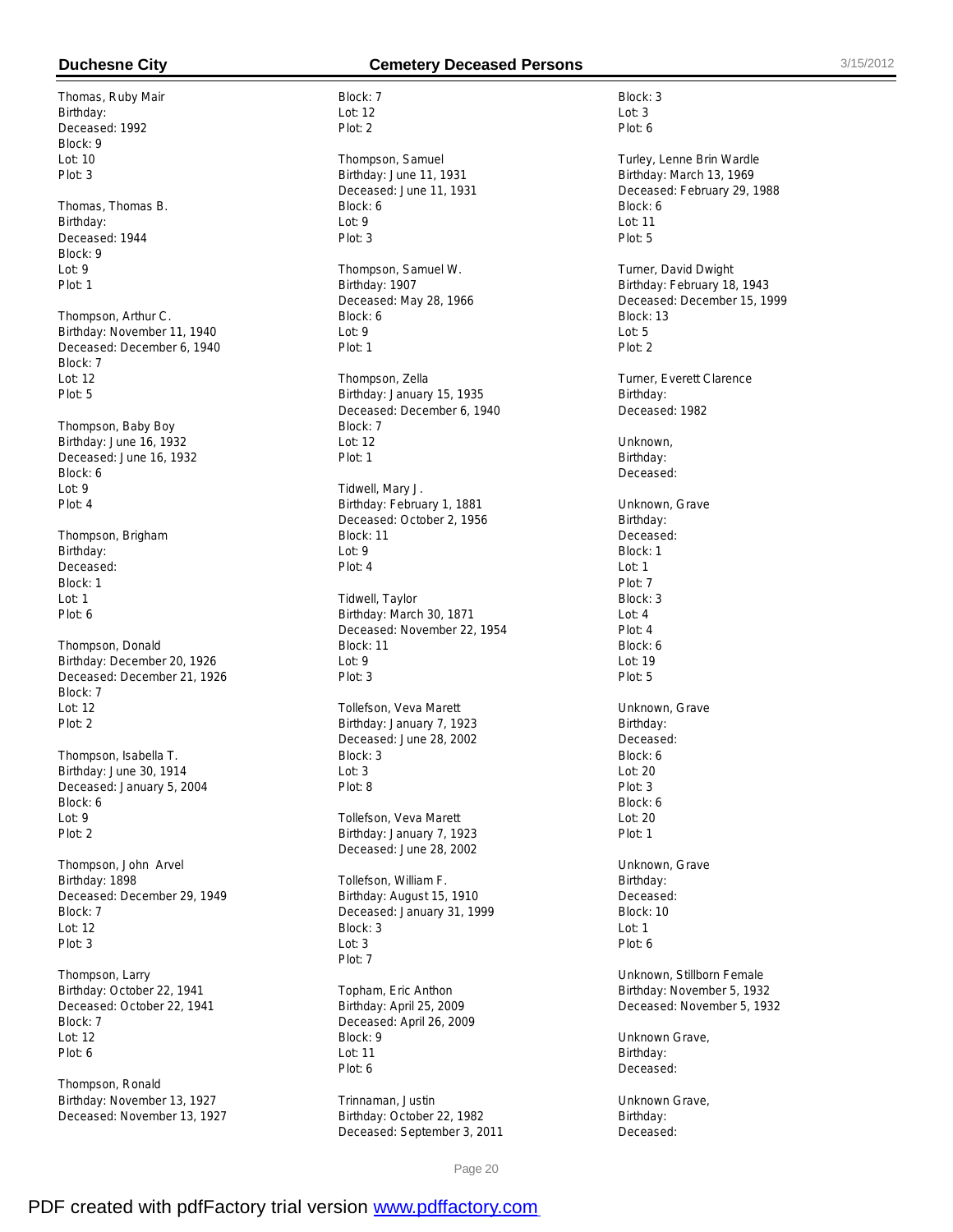Block: 7 Lot: 16 Plot: 4

Unknown Grave, Birthday: Deceased: Block: 7 Lot: 16 Plot: 3

Unknown Grave, Birthday: Deceased:

Unknown Grave, Birthday: Deceased:

Unknown Grave, Birthday: Deceased: Block: 10 Lot: 1 Plot: 5

Unknown Grave, Birthday: Deceased: Block: 10 Lot: 2 Plot: 1

Unknown Grave, Birthday: Deceased: Block: 6 Lot: 20 Plot: 2

Unknown Grave, Birthday: Deceased: Block: 11 Lot: 1 Plot: 8

Unknown Grave, Birthday: Deceased: Block: 7 Lot: 4 Plot: 1

Unknown Grave, Birthday: Deceased: Block: 6 Lot: 17 Plot: 1

Unknown Grave, Birthday: **Deceased** Block: 6 Lot: 19 Plot: 4

# **Duchesne City Cemetery Deceased Persons** 3/15/2012

Unknown Grave, Birthday: Deceased: Block: 6  $Int: 19$ Plot: 8 Unknown Grave, Birthday: Deceased: Block: 6 Lot: 19 Plot: 7 Unknown Grave, Birthday: Deceased: Block: 6 Lot: 19 Plot: 6 Unknown Grave, Birthday: Deceased: Block: 5 Lot: 7 Plot: 3 Unknown Infant, Birthday: Deceased: Block: 10 Lot: 9 Plot: 8 Van, James E. Birthday: 1876 Deceased: May 22, 1917 Block: 6  $Int: 10$ Plot: 1 Van, James Edmond Birthday: Deceased: 1917 Van, Phillip Birthday: December 7, 1874 Deceased: December 29, 1934 Block: 6 Lot: 20 Plot: 4 Vickers, Jr., Vinson Birthday: 1925 Deceased: 1976 Block: 1 Lot: 12

Victor, Larae Jordon Birthday: Deceased: 1995

Plot: 4

Victor, Tyson Birthday: Deceased: 2002

Wager, Todd Wayne Birthday: January 8, 1969 Deceased: May 12, 2009 Block: 1  $Int: 7$ Plot: 5

Wallace, Dee Woods Birthday: September 8, 1927 Deceased: February 18, 1986 Block: 13 Lot: 6 Plot: 8

Wardle, Heber Birthday: October 16, 1921 Deceased: October 16, 1921 Block: 7 Lot: 7 Plot: 3

Wardle, Lella Birthday: Deceased: 1977

Wardle, Leonard Jed Birthday: December 13, 1967 Deceased: December 17, 1967 Block: 6 Lot: 11 Plot: 7

Wardle, Samuel Jediah Birthday: May 1, 1880 Deceased: February 28, 1977 Block: 7 Lot: 7 Plot: 1

Wardle, Samuel Morton Birthday: September 5, 1915 Deceased: August 10, 1967 Block: 7 Lot: 15 Plot: 4

Watters, John O. Birthday: January 30, 1861 Deceased: June 12, 1944 Block: 13 Lot: 12 Plot: 3

Watters, Josephine Birthday: June 15, 1862 Deceased: January 11, 1957 Block: 13 Lot: 12 Plot: 4

Westover, Afton E. Birthday: September 10, 1914 Deceased: September 9, 1916 Block: 6 Lot: 1 Plot: 3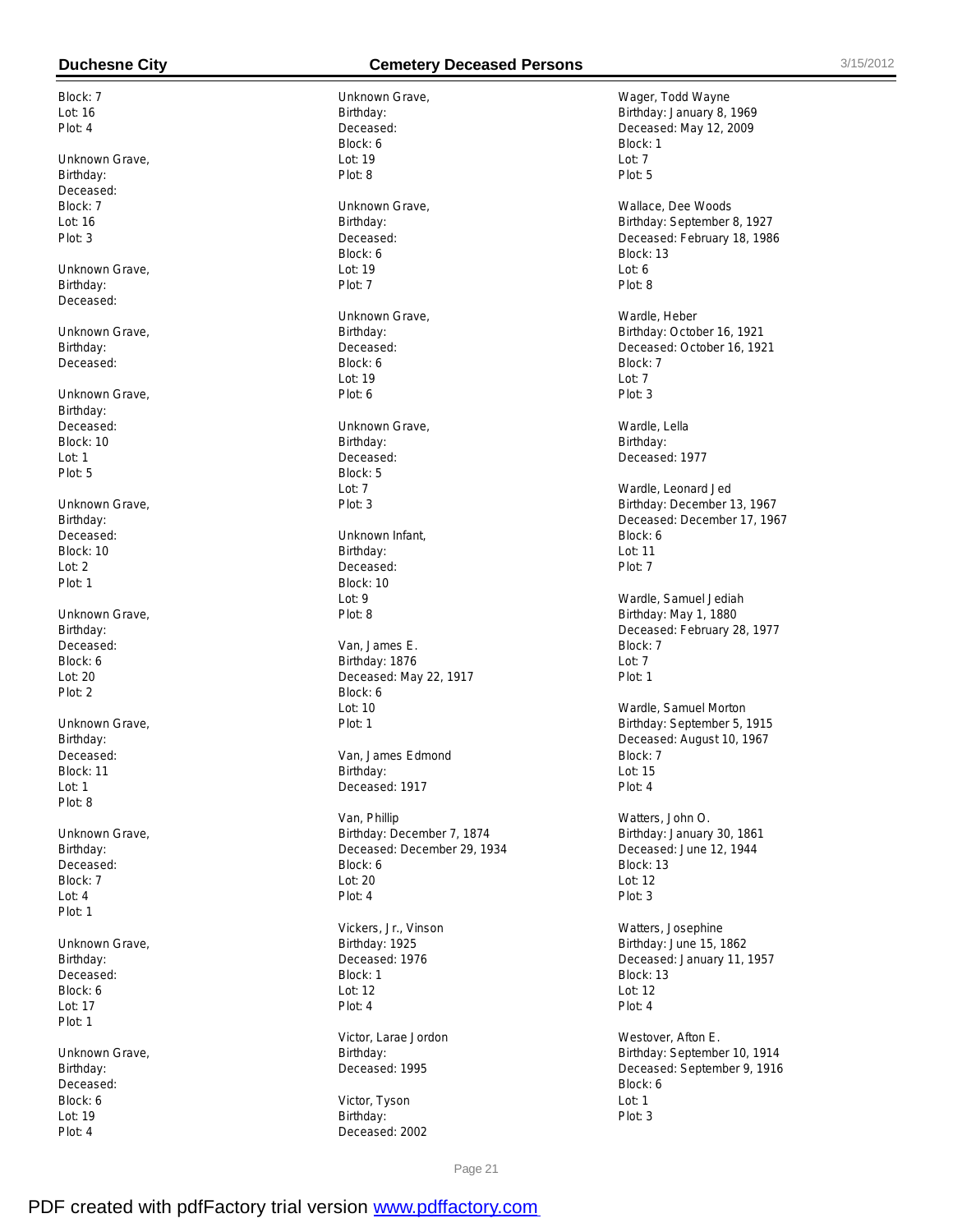Wheeler, Joseph Birthday: September 2, 1862 Deceased: November 21 1942 Block: 1  $Int: 1$ Plot: 2

White, Edward J. Birthday: 1917 Deceased: December 9, 1994 Block: 12 Lot: 4 Plot: 1

White, Tammy Birthday: November 29, 1959 Deceased: April 16, 2001 Block: 9 Lot: 13 Plot: 4

Wigget, Lilian LaVern Stoddard Birthday: Deceased: 1989 Block: 15 Lot: 6 Plot: 4

Wilcken, Elden Birthday: December 21, 1916 Deceased: October 26, 1996 Block: 2 Lot: 8 Plot: 3

Wilcken, George H Birthday: October 25, 1880 Deceased: November 3, 1960 Block: 2  $Int: 8$ Plot: 2

Wilcken, Goldie Birthday: December 1, 1920 Deceased: August 30, 1993 Block: 2 Lot: 8 Plot: 4

Wilcken, Myrtle L Birthday: June 2, 1888 Deceased: March 20, 1972 Block: 2 Lot: 8 Plot: 1

Wilkens, Leon Birthday: April 15, 1935 Deceased: May 4, 2000 Block: 15 Lot: 5 Plot: 1

Wilkerson, Cheryl Vell Birthday: August 15, 1978 Deceased: September 2, 1978

# **Duchesne City Cemetery Deceased Persons** 3/15/2012

Block: 12 Lot: 9 Plot: 4 Wilkerson, Garth R. Birthday: December 17, 1953 Deceased: June 9, 1982 Block: 3 Lot: 6 Plot: 4 Wilkerson, Judy Birthday: July 8, 1 949 Deceased: February 28, 1960 Block: 3 Lot: 6 Plot: 3 Wilkerson, Lance S. Birthday: November 25, 1972 Deceased: July 9, 1997 Block: 3  $L$ nt: 6 Plot: 8 Williford, Joe Birthday: January 31, 1947 Deceased: October 6, 2011 Block: 14 Lot: 6 Plot: 3 Wimmer, Emma C. Birthday: November 25, 1878 Deceased: August 9, 1967 Block: 6 Lot: 16 Plot: 3 Wimmer, Harold J, Birthday: July 31, 1903 Deceased: November 19, 1977 Block: 6 Lot: 16 Plot: 7 Wimmer, John D. Birthday: March 9, 1871 Deceased: December 9, 1938 Block: 6 Lot: 16 Plot: 2 Wimmer, Lily Mae Birthday: March 15, 1921 Deceased: January 7, 2002 Block: 13 Lot: 3

Wimmer, Lucille Birthday: Deceased: 2007 Block: 6 Lot: 16 Plot: 8

Plot: 2

Wimmer, Neville L. Birthday: October 11, 1906 Deceased: Janaury 15, 1990 Block: 13  $Int: 3$ Plot: 3 Wimmer, Robert W. Birthday: February 5, 1937 Deceased: May 25, 1938 Block: 6 Lot: 16 Plot: 5 Wimmer, Thomas K. Birthday: December 3, 1930 Deceased: June 18, 1032 Block: 6 Lot: 16 Plot: 6 Wimmer, William D. Birthday: December 10, 1914 Deceased: December 13, 194 Block: 6 Lot: 16 Plot: 1 Wimmer, William W. Birthday: 1947 Deceased: June 4, 1975 Block: 6 Lot: 16  $Plot: 4$ Winslow, Cassius Birthday: June 14, 1871 Deceased: May 9, 1944 Block: 13 Lot: 1 Plot: 3 Winslow, Earl W. Birthday: January 2, 1876 Deceased: February 7, 1943 Block: 13 Lot: 1 Plot: 4 Winslow, Leonard Claire Birthday: September 22, 1877 Deceased: December 9, 1956 Block: 13 Lot: 1 Plot: 2 Winslow, Sarah Elizabeth Birthday: November 3, 1881 Deceased: January 30, 1962 Block: 13 Lot: 1 Plot: 1

Winsor, Janice Birthday: October 11, 1941 Deceased: